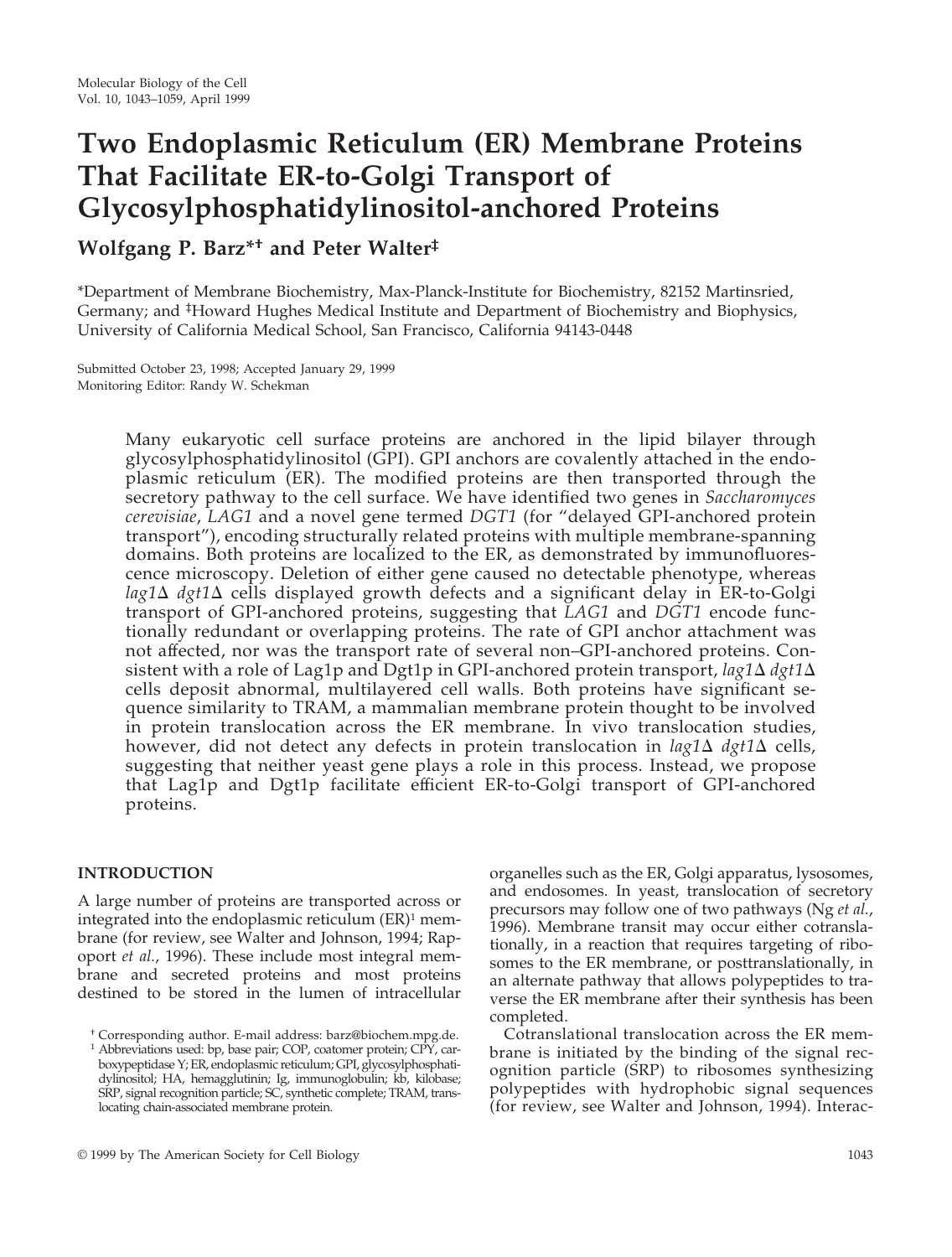tion of SRP with the SRP receptor, a heterodimeric protein on the cytosolic surface of the ER membrane, targets the ribosome–nascent polypeptide complex to the ER membrane where a membrane complex termed the "translocon" catalyzes the transmembrane translocation of the nascent polypeptide. The core of the mammalian translocon consists of the heterotrimeric Sec61p complex, which is essential for translocation of all proteins and forms a hydrophilic, proteinconducting channel spanning the entire membrane (Simon and Blobel, 1991; Crowley *et al.*, 1994).

Another component of the mammalian translocon is the multispanning membrane protein termed "translocating chain-associated membrane protein" (TRAM) which was found to be a principal cross-linking partner of different secretory proteins that are in transit across the membrane (Görlich *et al.*, 1992). TRAM becomes cross-linked mostly to the charged, N-terminal region of the signal sequence (Görlich *et al.*, 1992) and is no longer cross-linked to the nascent chain once the signal sequence is cleaved off by the signal peptidase (Mothes *et al.*, 1994). Furthermore, nascent chains that carry a nonfunctional signal sequence are not cross-linked to TRAM, suggesting that nascent chains contact TRAM during an early phase of the translocation process (Jungnickel and Rapoport, 1995).

Protein translocation across the ER membrane can be reproduced using proteoliposomes reconstituted from detergent-solubilized ER membrane proteins (for review, see Rapoport *et al.*, 1996). Interestingly, the heterotrimeric Sec61p complex, together with the SRP receptor, is sufficient for the translocation of some polypeptides into reconstituted proteoliposomes (Görlich and Rapoport, 1993). However, the translocation of most polypeptides depends on the presence of TRAM (Voigt *et al.*, 1996). Whether a protein requires TRAM for translocation is determined by structural features of its signal sequence, supporting the notion that TRAM functions at an early phase of the translocation process (Voigt *et al.*, 1996). Furthermore, TRAM was recently shown to be involved in regulating "translocational pausing," a mechanism by which certain nascent secretory proteins are transiently exposed to the cytosol (Hegde *et al.*, 1998). That study suggested that one role of TRAM may be to prevent cytosolic exposure of already translocated domains of the nascent chain. In contrast, studies on the integration of an integral membrane protein revealed crosslinks between TRAM and the transmembrane segment rather late in the integration process, when the transmembrane domain can no longer be cross-linked to Sec61p and has laterally left the core of the translocon (Do *et al.*, 1996). However, a functional role for TRAM in the release of transmembrane sequences into a lipid environment has not yet been demonstrated. Thus, the precise role of the mammalian TRAM protein remains obscure.

After translocation into the ER lumen, many proteins are further modified by posttranslational modifications such as signal sequence cleavage, side chain glycosylation, and disulfide bond formation. One additional modification is the addition of a glycosylphosphatidylinositol (GPI) anchor to the C terminus of the protein (for review, see Takeda and Kinoshita, 1995). GPI-anchored proteins represent a subclass of cell surface proteins serving diverse cellular functions such as transmembrane signaling, cell wall synthesis, and cell adhesion (Englund, 1993; Klis, 1994). In yeast, GPI-anchoring is an essential process for viability (Leidich *et al.*, 1994; Hamburger et al., 1995; Schönbächler et al., 1995; Vossen *et al.*, 1995).

GPI proteins are synthesized as precursors with two signal sequences: a classical cleavable signal sequence at the N terminus required for translocation of the protein into the ER lumen, and an additional hydrophobic region at the C terminus of the protein, which directs GPI anchoring in the lumen of the ER. During or after translocation of the protein into the ER, the C-terminal hydrophobic region is removed and replaced en bloc with a complete, preformed GPI anchor, which has been synthesized by the stepwise addition of sugars and phosphoethanolamine to phosphatidylinositol (Englund, 1993). Several of the genes involved in the synthesis of the yeast GPI anchor have been cloned and characterized (Hamburger *et al.*, 1995; Leidich *et al.*, 1995; Schönbächler et al., 1995; Benghezal et al., 1996).

GPI anchors have been proposed to play a role in protein sorting (Takeda and Kinoshita, 1995). In yeast, GPI anchor attachment is necessary for exit of GPI proteins from the ER (Nuoffer *et al.*, 1993; Doering and Schekman, 1996). Only after anchor attachment are GPI proteins packaged into transport vesicles that leave the ER and are transported to the Golgi compartment (Schekman and Orci, 1996). How specific cargo proteins are recruited and concentrated into ER-derived transport vesicles is still poorly understood and the subject of intense investigation; GPIanchored proteins may have unique requirements for this process (Brown, 1992; Brown and Rose, 1992; Futerman, 1995).

In this paper, we present evidence for two proteins that facilitate the vesicular transport of GPI proteins. In an attempt to identify the molecular function of TRAM, we identified two yeast proteins with significant sequence similarity to TRAM that are localized to the ER membrane. Unexpectedly, we found no evidence that these membrane proteins are involved in protein translocation across the ER membrane; instead, they appear to be specifically involved in the ER-to-Golgi transport of GPI-anchored proteins.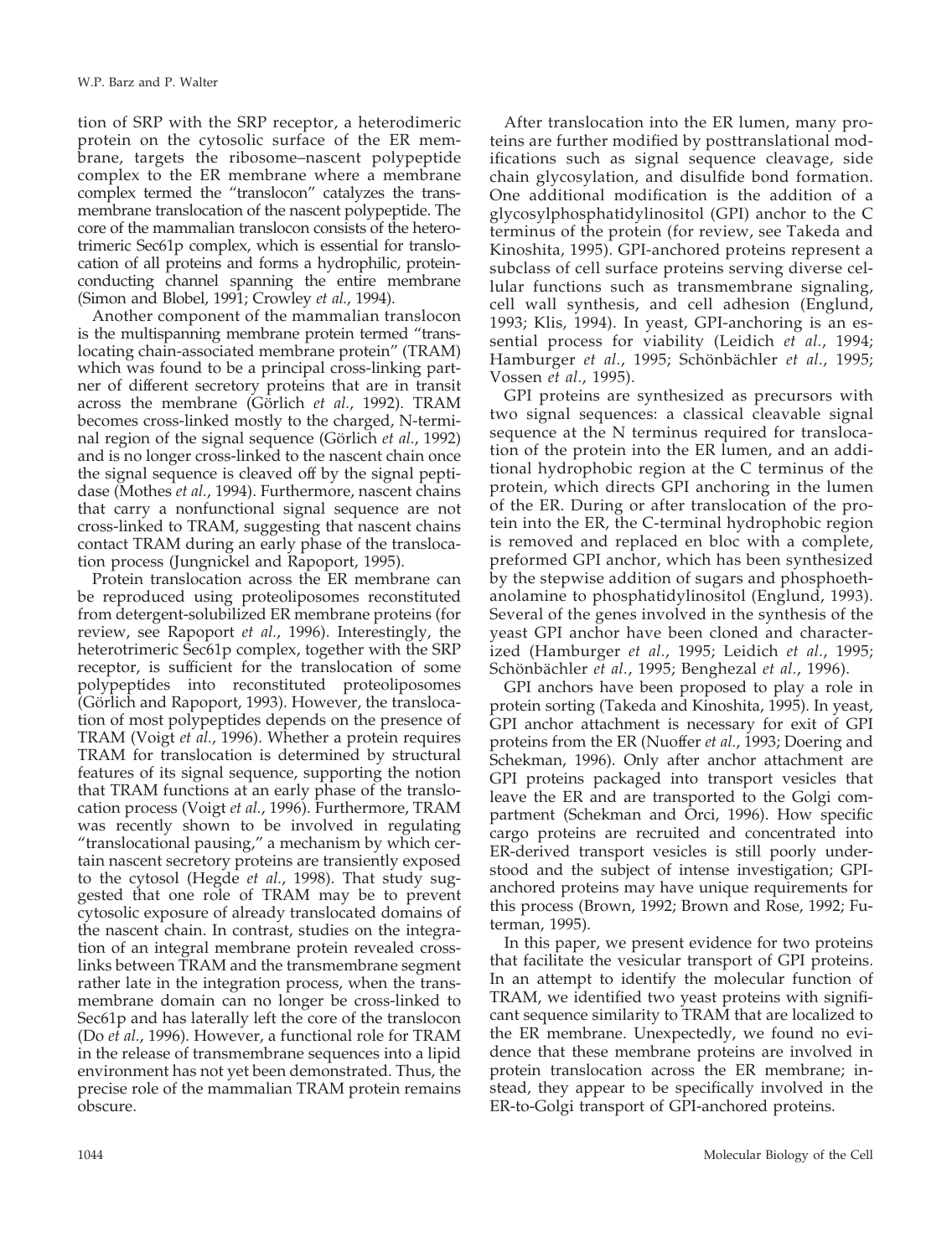**Table 1.** Haploid yeast strains used in this study

| Strain        | Genotype                                                                                                          | Reference/Source            |
|---------------|-------------------------------------------------------------------------------------------------------------------|-----------------------------|
| W303-1A       | MATa ade2-1 his3-11 leu2-3,-112 trp1-1 ura3-1 can1-100                                                            | Deshaies and Schekman, 1990 |
| W303-1B       | $MAT\alpha$ ade2-1 his3-11 leu2-3,-112 trp1-1 ura3-1 can1-100                                                     | Deshaies and Schekman, 1990 |
| <b>DNY116</b> | MAT $\alpha$ ade2-101 <sup>ochre</sup> leu2 $\Delta$ 1 trp1 $\Delta$ 99 ura3 $\Delta$ 99 sec61-101                | Ng et al., 1996             |
| NY414         | MATa ura3-52 sec13-1                                                                                              | Novick et al., 1980         |
| RH2856        | $MAT\alpha$ gaa1-1 leu2 ura3                                                                                      | H. Riezman                  |
| WBY283        | MATα ade2-1 his3-11 leu2-3-112 trp1-1 ura3-1 can1-100 lag1Δ:: HIS3                                                | This study                  |
| WBY286        | MATa ade2-1 his3-11 leu2-3-112 trp1-1 ura3-1 can1-100 dgt1 $\Delta$ :: ADE2                                       | This study                  |
| WBY616        | MAT $\alpha$ ade2-1 his3-11 leu2-3-112 trp1-1 ura3-1 can1-100 lag1 $\Delta$ :: HIS3 dgt1 $\Delta$ :: ADE2         | This study                  |
| WBY739        | MATa ade2-1 his3-11 leu2-3-112 trp1-1 ura3-1 can1-100 lag1 $\Delta$ :: HIS3 dgt1 $\Delta$ :: ADE2 [pWB94]         | This study                  |
| WBY741        | MATa ade2-1 his3-11 leu2-3-112 trp1-1 ura3-1 can1-100 lag1 $\Delta$ :: HIS3 dgt1 $\Delta$ :: ADE2 [pWB95]         | This study                  |
| WBY743        | MATa ade2-1 his3-11 leu2-3-112 trp1-1 ura3-1 can1-100 lag1 $\Delta$ :: HIS3 dgt1 $\Delta$ :: ADE2 [pWB96]         | This study                  |
| <b>WBY777</b> | MAT $\alpha$ ade2-1 his3-11 leu2-3-112 trp1-1 ura3-1 can1-100 lag1 $\Delta$ :: HIS3 dgt1 $\Delta$ :: ADE2 [pWB98] | This study                  |

#### **MATERIALS AND METHODS**

#### *Yeast Strains, Media, Reagents, and General Methods*

*Saccharomyces cerevisiae* strains used in this study are listed in Table 1. Complete medium (YPD) and synthetic minimal media with glucose or galactose as the carbon source were used as described (Sherman, 1991). Synthetic complete minimal medium lacking inositol (SC  $-$  inositol) was prepared as published before (Culbertson and Henry, 1975). Growth rates were determined quantitatively at 15, 22, 30, 37, 39, and 40°C by measuring the optical density at 600 nm  $(OD_{600})$  of aliquots taken from exponentially growing YPD liquid cultures.

Recombinant DNA techniques were performed using standard techniques (Sambrook *et al.*, 1989). Yeast strains were transformed with plasmids using electroporation (Becker and Guarente, 1991) or lithium acetate procedures (Ito *et al.*, 1983). Western blots were visualized using enhanced chemiluminescence (Amersham, Arlington Heights, IL) as described by the manufacturer. SDS-PAGE was performed on 10–15% gradient gels. Chemicals were from Sigma Chemicals (St. Louis, MO) unless otherwise noted. DNA sequencing was performed using an Applied Biosystems A220 fluorescent DNA sequencer (Perkin Elmer-Cetus, Foster City, CA) and cycle sequencing.

#### *Disruption of LAG1 and DGT1*

The chromosomal deletion alleles *lag1* $\Delta$ ::HIS3 and *dgt1* $\Delta$ ::ADE2 were created by replacing the entire coding sequences of *LAG1* and *DGT1* with yeast-integrative plasmids (Sikorski and Hieter, 1989). To disrupt *LAG1*, the noncoding flanking regions of this gene (400– 600 base pairs [bp]) were amplified by genomic PCR using oligonucleotides that incorporated *Eco*RI restriction sites at the ends of the fragments distant from *LAG1* and *Eco*RV and *Xba*I sites at the inside ends. These fragments were then digested with the relevant restriction enzymes and cloned in a three-way ligation into *Eco*RVand *Xba*I-cut pRS303 (*HIS3*; Sikorski and Hieter, 1989). The resulting plasmid, pWB281, was linearized with *Eco*RI and used to transform haploid W303-1B cells to  $His<sup>+</sup>$  prototrophy. One of the  $His<sup>+</sup>$  transformants was purified and designated WBY283. Correct chromosomal deletion of *LAG1* was confirmed by extensive genomic PCR analysis using several primer pairs specific for either the wild-type allele *LAG1* or the disruption allele *lag1* $\Delta$ ::HIS3.

A similar strategy was used to replace the entire coding region of *DGT1* with a yeast-integrative vector, pSO403 (*ADE2*; kindly provided by S.C. Ogg, Department of Biochemistry, University of Dundee, Dundee, United Kingdom). pSO403 had been constructed by subcloning a 2.3-kilobase (kb) *Bgl*II–*Bgl*II fragment containing the *ADE2* gene from *S. cerevisiae* (Stotz and Linder, 1990) into the *Bam*HI site of pBluescript II  $SK(+)$  (Stratagene, La Jolla, CA). The 5'- and 3'-flanking sequences of *DGT1* (400–600 bp) were amplified by genomic PCR and cloned in a three-piece ligation into *Pst*I- and *Xho*I-digested pSO403. The resulting plasmid, pWB280, was linearized with *Eco*RI and used to transform haploid W303-1A cells to Ade<sup>+</sup> prototrophy. Correct replacement of DGT1 was confirmed in one Ade<sup>+</sup> transformant (termed WBY286) by genomic PCR analysis.

Diploid W303 cells were also transformed with *Eco*RI-linearized pWB280, giving rise to a heterozygous chromosomal disruption of DGT1. Diploid Ade<sup>+</sup> transformants were induced to sporulate in liquid sporulation media, and asci were dissected into tetrads. Both at 25 and 37°C, all tetrads analyzed gave rise to four equally wellgrowing colonies, showing that *DGT1* is not important for growth.

#### *Generation of a lag1*D *dgt1*D *Double Disruption Mutant*

WBY283 and WBY286 were mated to construct a diploid that is heterozygous for both *LAG1* and *DGT1*. The resulting His<sup>+</sup>Ade<sup>+</sup> diploid (designated WBY600) was sporulated in liquid sporulation medium, and asci were dissected into tetrads. All tetrads gave rise to four viable spores, most of which grew with the wild-type rate, whereas some grew with a drastically reduced rate. Markers analysis revealed that the growth defect always cosegregated with the His<sup>+</sup>Ade<sup>+</sup> phenotype. Genomic PCR analysis of all four colonies produced from spores of a single tetrad of nonparental ditype confirmed that the slowly growing His<sup>+</sup>Ade<sup>+</sup> colonies contain the *lag1*D*::HIS3* and *dgt1*D*::ADE2* disruptions but not the *LAG1* and *DGT1* wild-type alleles. One haploid *lag1* $\Delta$ ::*HIS3 dgt1* $\Delta$ ::*ADE2* clone was designated WBY616.

#### *Cloning and Epitope Tagging of LAG1 and DGT1*

*LAG1* and *DGT1* were amplified with flanking sequences (350–550 bp) by genomic PCR using Vent polymerase (New England Biolabs, Beverly, MA) and oligonucleotides that incorporated restriction sites at their 5' ends (*HindIII* and *XbaI* for the amplification of *LAG1*; *Sac*II and *Xho*I for amplifying *DGT1*). The resulting 2.0- to 2.2-kb DNA fragments were digested with the relevant restriction enzymes and cloned into the centromeric vector pRS316 (*URA3*; Sikorski and Hieter, 1989) digested with the same enzymes. Sequence analysis revealed that the inserts of the resulting plasmids, pWB98 (carrying *LAG1*) and pWB95 (carrying *DGT1*), agreed with the published genomic sequence. pWB96 was constructed by inserting the 2.0-kb *Sac*II–*Xho*I fragment of pWB95 (bearing *DGT1*) into the centromeric vector pRS314 (*TRP1*; Sikorski and Hieter, 1989) to replace the *Sac*II–*Xho*I fragment in the polylinker.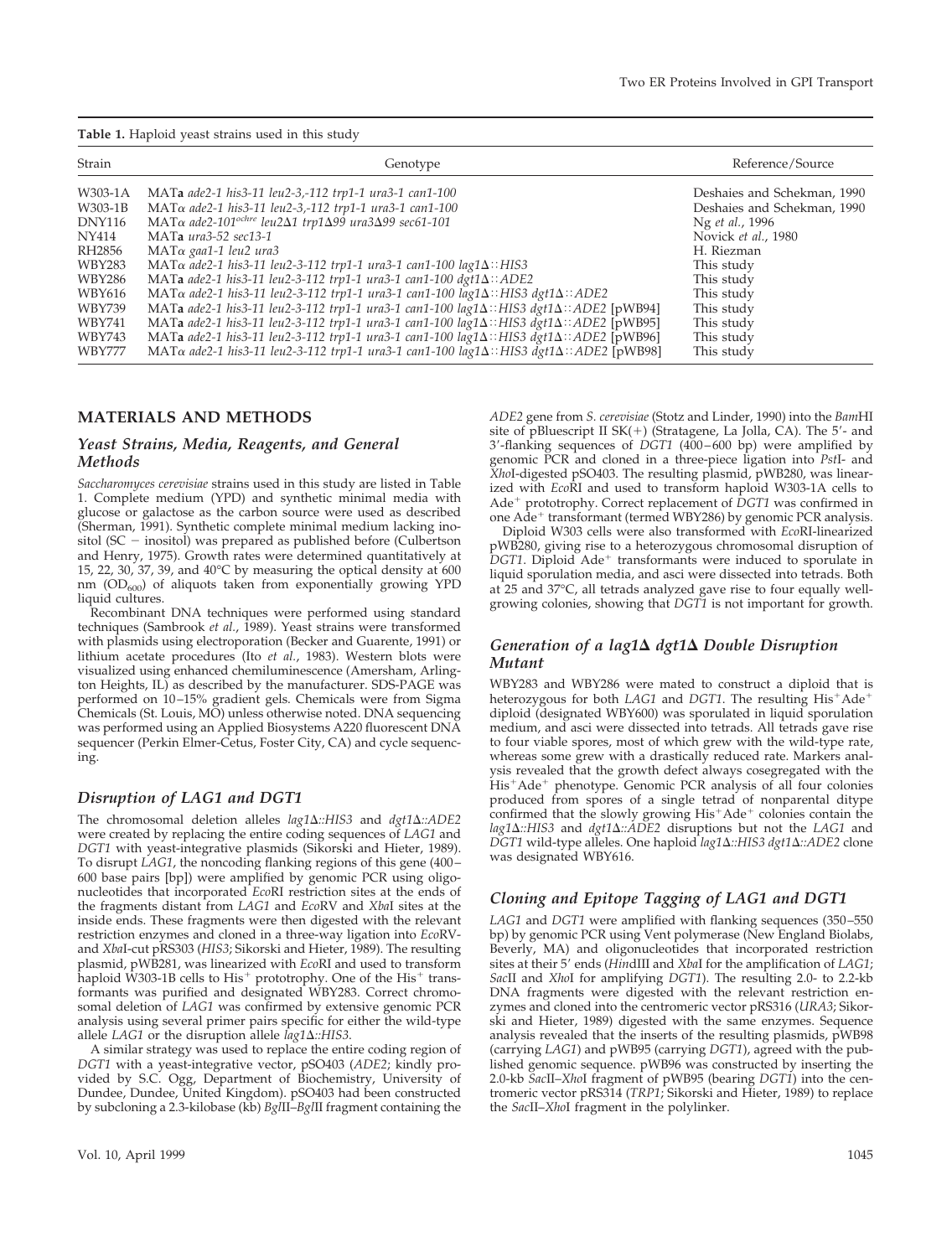To construct an epitope-tagged HA-Dgt1p protein, a doublestranded DNA cassette was assembled by annealing the complementary oligonucleotides 5'-TCGACATACCCATATGATGTTCCA-GATTACGCT-3' and 5'-TCGAAGCGTAATCTGGAACATCAT-ATGGGTATG-3'. The protruding termini of this cassette are identical to those generated by the restriction endonuclease *Sal*I. One copy of this construct was ligated into *Sal*I-digested pWB96. The resulting plasmid, pWB94, carries an N-terminal hemagglutinin (HA) epitope inserted between the first and second amino acids of Dgt1p. Both strands of the modified region of pWB94 were sequenced to show that only the desired mutation had been introduced.

Haploid yeast strains carrying pWB94, pWB95, pWB96, or pWB98 were constructed by individually transforming these plasmids into the heterozygous diploid WBY600 (see above).  $Trp^+$  or Ura<sup>+</sup> transformants were sporulated in liquid sporulation medium. Asci were dissected into tetrads and allowed to germinate on minimal plates<br>lacking tryptophan or uracil. All Ade<sup>+</sup> His<sup>+</sup> spores (containing the disruption alleles *lag1* $\Delta$ ::HIS3 and *dgt1* $\Delta$ ::ADE2) that were also  $\text{Trp}^+$ (containing pWB94 or pWB96) or  $Ura^+$  (containing pWB95 or pWB98) gave rise to colonies of identical size as the Ade<sup>-</sup> His<sup>-</sup> colonies (containing the wild-type alleles). The resulting haploids were purified and termed WBY739, WBY741, WBY743, and WBY777 (see Table 1).

#### *Antibodies*

Monoclonal anti-HA ascites fluid was purchased from Babco (Berkeley Antibody, Richmond, CA). TRITC-conjugated donkey anti-mouse immunoglobulin G (IgG) and donkey anti-rabbit IgG were purchased from Jackson ImmunoResearch (West Grove, PA). Polyclonal anti-Kar2p antibodies were prepared in our laboratory using Kar2p overexpressed in *Escherichia coli* from a clone kindly provided by M. Rose (Princeton University, Princeton, NJ). The following polyclonal antisera were kindly provided by the indicated investigators: anti-CPY, R. Schekman (University of California, Berkeley, CA); anti-DPAP B, T. Stevens (University of Oregon, Eugene, OR); anti-Gas1p, A. Conzelmann (Université de Fribourg, Fribourg, Switzerland); and anti-Yap3p, Y. Bourbonnais (Université Laval, Québec, Canada).

#### *Immunofluorescence*

The intracellular location of HA-Dgt1p was examined by indirect immunofluorescence performed essentially as described (Pringle *et al.*, 1991). Strains expressing HA-Dgt1p (WBY739) or untagged Dgt1p (WBY743) were grown at 30°C to early exponential growth phase (10<sup>6</sup>-10<sup>7</sup> cells/ml) in SC medium lacking tryptophan. Cells were fixed for 2 h with 3.7% formaldehyde in the medium. Antibody incubations were performed in a humid chamber at 25°C for 1 h. HA-Dgt1p was detected using a 1:5000 dilution of monoclonal anti-HA serum. Polyclonal antibodies against Kar2p were used at a dilution of 1:10,000. Bound primary antibodies were decorated with TRITC-conjugated donkey anti-mouse IgG or donkey anti-rabbit IgG diluted 1:200. Slides were mounted in 90% glycerol containing  $1$  mg/ml *p*-phenylenediamine, pH 9.0, and  $1 \mu g/ml$  DAPI. Cell remnants were examined at 1000-fold magnification on a Zeiss Axioskop microscope (Carl Zeiss, Thornwood, NY). Images were recorded on Eastman Kodak (Rochester, NY) TMAX 400 film with a Zeiss MC 80 camera and controller.

#### *Electron Microscopy*

Yeast cells were grown to early logarithmic phase at 30°C in YPD medium and prepared for electron microscopy by fixation with glutaraldehyde and KMnO<sub>4</sub> (Kaiser and Schekman, 1990). Fixed cells were dehydrated through a graded ethanol series and embedded in Spurr's resin (PolyScience, Niles, IL) overnight at 60°C. Thin sections (thickness, 50–60 nm) were stained with uranyl acetate and lead citrate and examined with a Zeiss 10 CA electron microscope.

#### *In Vivo Labeling with 35S and Immunoprecipitations*

Yeast cells were grown to early logarithmic phase in YPD medium at 30°C except for *sec13-1* cells, which were grown at 22°C and shifted to 37°C for 90 min before labeling. Cells were harvested and washed three times with SC minimal medium lacking methionine. For in vivo translocation studies, pulse labeling with [<sup>35</sup>S]methionine and [<sup>35</sup>S]cysteine (ProMix <sup>35</sup>S cell labeling mix; Amersham) and non-native immunoprecipitations were performed as described before (Hann and Walter, 1991). Pulse–chase experiments were performed by pulse labeling cells for 2 min at  $30^{\circ}$ C with 50  $\mu$ Ci/  $OD_{600}$  ProMix followed by the addition of a 1/50 vol of 200 mM methionine/200 mM cysteine (10,000-fold molar excess). During the 30-min chase period, aliquots containing 5  $OD<sub>600</sub>$  units were collected at the indicated times. Cell lysis and immunoprecipitations were performed as described (Hann and Walter, 1991). The immunoprecipitates were analyzed by SDS-PAGE on 10–15% gradient gels, followed by exposure and quantitation of the gel on a PhosphorImager (Molecular Dynamics, Sunnyvale, CA).

#### *GPI Anchor Attachment Assay*

Yeast cells were grown at 22°C to early logarithmic phase in SC minimal medium. Twenty  $OD_{600}$  units were collected, washed three times with  $SC -$  inositol, resuspended in 1.0 ml of  $SC -$  inositol, and preincubated for 5 min at 30°C (W303-1A and WBY616) or 37°C (RH2856). After the addition of 200  $\mu$ Ci of [<sup>3</sup>H]*myo*-inositol (Amersham), cells were incubated at 30°C (W303-1A and WBY616) or 37°C (RH2856). At the indicated times,  $400$ - $\mu$ l aliquots were removed and frozen in liquid nitrogen.  $NaN<sub>3</sub>$  and  $NaF$  were added to a 10 mM final concentration. The cells were thawed on ice, washed twice in 10 mM NaN3 and 10 mM NaF, resuspended in 1 ml of a mixture of  $CHCl<sub>3</sub>:CH<sub>3</sub>OH:H<sub>2</sub>O$  (10:10:3), and lysed by vortexing with glass beads. The beads were removed, and proteins were precipitated at  $10,000 \times g$  for 5 min and delipidated by reextracting the pellet twice with  $CH\ddot{Cl}_3:CH_3OH:H_2O$  (10:10:3). The pellet was dried, resuspended in protein sample buffer, and boiled for 5 min. After centrifugation at 10,000  $\times g$  for 5 min, the proteins were separated by SDS-PAGE and prepared for fluorography by soaking the gel for  $10$ min in Amplify (Amersham).

# **RESULTS**

#### *Characterization of Two Proteins in S. cerevisiae That Are Structurally Related to TRAM*

To identify yeast homologues of TRAM, the genomic DNA sequence of *S. cerevisiae* was analyzed. A database search revealed two yeast genes encoding proteins with significant sequence similarity to the mammalian TRAM protein (Figure 1): the previously described gene *LAG1*, identified as a regulator of longevity and aging (D'mello *et al.*, 1994; see DISCUS-SION), and a novel ORF on chromosome XI (YKL008c). For reasons discussed below, we refer to this second gene as *DGT1*, for "delayed GPI-anchored protein transport." By convention, the corresponding gene products are termed Lag1p and Dgt1p, respectively. Both proteins have a predicted molecular mass of  $48-49$  kDa and show  $70\%$  sequence identity, sug-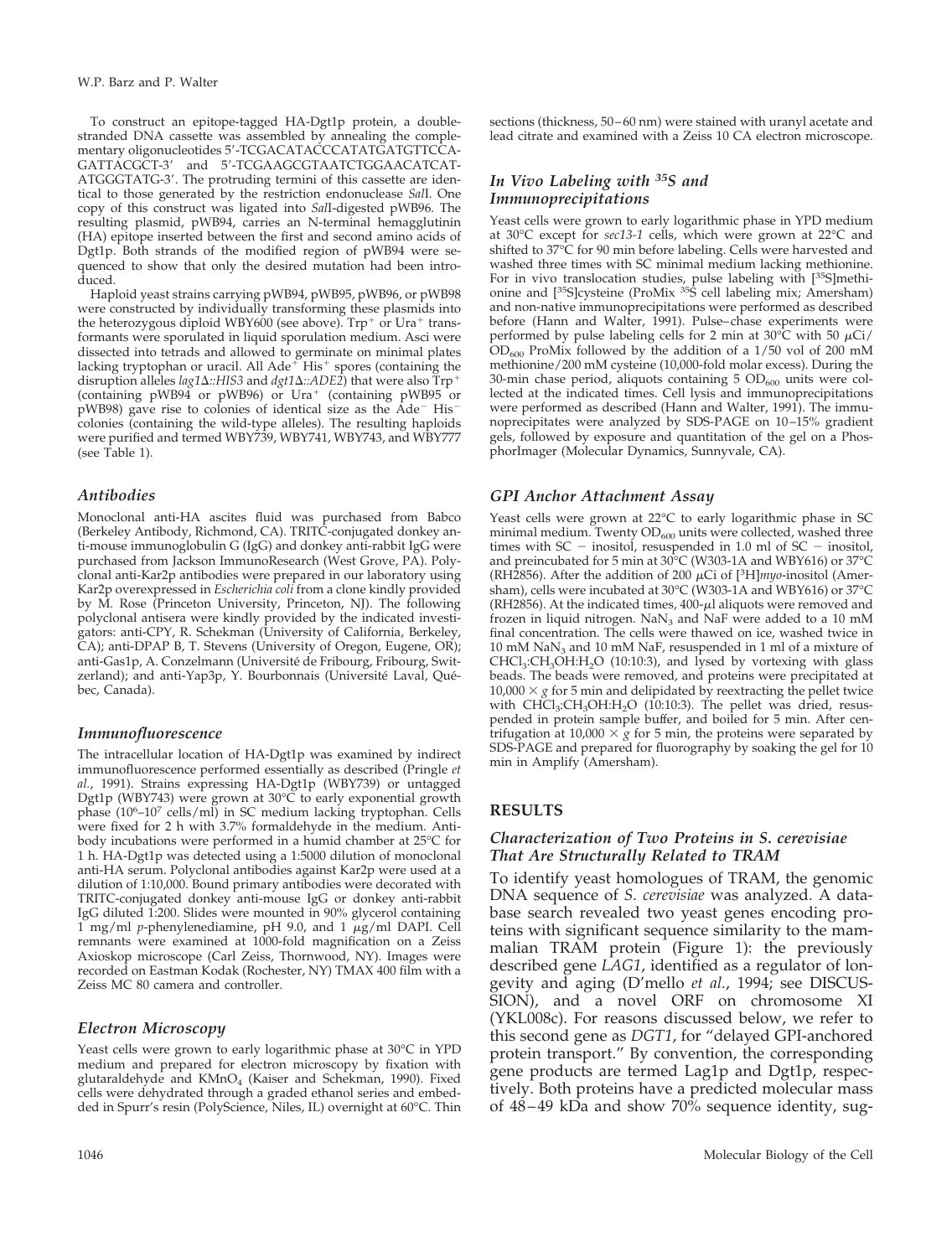| 1<br>Lag1p<br>Dqt1p<br>1<br>TRAM<br>1<br>KIAA0057<br>1<br>UO G1                             | MTSATDKSIDRLVVNAKTRRRNSSVGKIDLGDTVPGFAAMPESAASKNER<br>1 MSTIKPSPSNNNLKVRSRPRRKSSIGKIDLGDTVPSLGTMFETKESKTAA<br>MAAAGPAAGPTGPEPMPSYA                                                                                                                                          |
|---------------------------------------------------------------------------------------------|-----------------------------------------------------------------------------------------------------------------------------------------------------------------------------------------------------------------------------------------------------------------------------|
| 51<br>Lag1p<br>51<br>$D$ gt $1$ p<br>$\mathbf{1}$<br>TRAM<br>1<br>KIAA0057<br>21<br>U O G 1 | KKRMKALTGDSKKDSDELWKVMFSYREMNYRHSWETDFFILVCVYSAYFL<br>KRRMORLSEATKNDSDLVKKIMFSFREISYRHAWIAPLMILIAVYSAYFT<br>MAIRKKS HASPPVLSHEFVLQNHADIVSCVAMVFLLGLMFEITAKAS<br>MAFRRRRSYPLFSQEFVIHNHADIGFCLVLCVLIGLMFEVTAKTA<br>QLVQRGWGSALAAARGCTDCGMGLARRGLAEHAHLAPPELLLLLLLGALG.        |
| 101<br>Lag1p<br>101<br>$D$ gt $1$ p<br>48<br>TRAM<br>47<br><b>KIAA0057</b><br>70<br>U O G1  | SGNRTESNPLHMFVAISYQVDGTDSYAKGIKDLSFVFFYMIFFTFLREFL<br>SCNTR KTNVL HRFVNVSYČI GDTNA VGK GI NDLCF VFYVMLFF PFLREFL<br>SGNTR KTNVL HRFVNVSYČI GDTNA VGK GI NDLCF VFYVMLVAI I I HAVI<br>FLFILPOYNISVPTADSETVH EHYGPKDLVTILFYIFITILLAVV<br>. WTALRSAA<br>.                       |
| 151<br>Lag1p<br>151<br>Dqt1p<br>98<br>TRAM<br>93<br>KIAA0057<br>78<br>$U$ OG1               | MDVVIRPFTVYLNVTSEHRQKRMLEQMYAIRYCGVSGPFGLYIMYHSDLW<br>MDVVIRPFAIR LIVTSKHRIKRIME QMYAIRVTGVSGPFGIYCMYHSDLW<br>QEYMLDKINRRMHFSKTKHSKFNESGQLSAFYLFACVWGTFILISENY<br>QEYILDKISKRIHISKVKHSKFNESGQLVVFHFTSVIWCFYVVVTEGY<br>TARLFRPLAKRCCLQPRDAAKMPESAWKFLFYLGSWSYSAYLLFGTDVPF    |
| 201<br>Lag1p<br>201<br>$D$ gt $1$ p<br>146<br>TRAM<br>KIAA0057 141<br>128<br>UOG1           | LFKTKPMYRTY.PVITNPPLFKTFYLGOAAFWAQQACVLVLOLEKPRKDY<br>EFNTKAMYRTY.PDFTNPPLFKVFYLGOAAFWAQQACILVLOLEKPRKDH<br>ISDPTILWRAY.PHNLMTFQMKFFYLSOLAYWLHAFPELYFO.KTKKEDI<br>LTNPRSLWEDY.PHVHLPFQVKFFYLGOLAYWLHAIPELYFO.KTKKEBI<br>LTNPRSLWEDY.PHVHLP                                  |
| 250<br>Lag1p<br>250<br>$D$ gt $1$ p<br>194<br>TRAM<br>KIAA0057 189<br>177<br>U O G1         | KELVFHHEVTLLLIWSSYVFHFTKMGLAIYITMDVSDFFLSLSKTLNYLN<br>NELTFHHIVTLLLIWSSYVFHFTKMGLPIYITMDVSDFLLSFSKTLNYLD<br>PRODVYIGLYLFHIAGAYLLNLNHLGLVLLVLHYFVEFLFHISR.LFYFS<br>PROLOYICLYLVHIAGAYLLNLSRLGLILLLLOYSTEELFHTAR. LFYFA<br>VVMLLHHVVTLILIVSSYAFRYHNVGILVLFLHDISDVQLEFTK.LNIY. |
| 300<br>Laglp<br>300<br>$D$ gt 1 $p$<br>243<br>TRAM<br>KIAA0057 238<br>225<br>U O G1         | SVFTPFVFGLFVFFWIYL.RHVVNIRILMSVLTEFRHEGNYVL<br>SGLAFFSEAIFVVAWIYD.RHYINLKILMSVLTQERTEGNYVL<br>NEKYQKGESLWAVLEVLGRLETLIESVETVGFGLARAENQKLDFSTGNFN<br>DENNE KLESAWAAVEGVTRLFILTLAVLAIGEGLARMENQAEDPEKGNFN<br>FKSRGGSYHRLHALAADLGCLSFGFSWFMFRLYWFPLKVLYAT                      |
| Lag1p<br>$D$ qt $1$ p<br>293<br>TRAM<br>288<br><b>KIAA0057</b><br>$U$ $O$ $G$ $1$           | 342 NFATOOYKCWHSLPHVE.VLHAALOLVNLYWLFLILRILYRLIWOGIOKD<br>342 NFATOOYKCWHSLPHVE.VLHGALOLVNLYWLFLIFRVLYRILMRGILKD<br>TLFCRLCVLLLVCMAOAW.LMWREIHSQLRHWREYWNEOSA<br>268 SHCSLRTVPD PFYFFENALLLLLTLMNLYN. FLYIVAFAAKVLTCOVHE                                                    |
| 391<br>Lag1p<br>391<br>$D$ gt $1$ p<br>TRAM<br>KIAA0057<br>$U$ $O$ $G$ $1$                  | <b>ERSDSDSDESAENEESKERCE</b><br>DRSDSBSDEESDESSTTPTDSTPTKKDI<br>333 AVKKKPTV.TKGRSSRKGTENGVNGTLTSNVADSPRNKKEKSS<br>328 KRRVPATPRLPNRLIKRESGYHENGVVKAENGTSPRTKKLKSP<br>317 LKDLREYDTAENOSLKPSKAEKELRNGLVKDKRF                                                                |

**Figure 1.** Multiple alignment of the predicted amino acid sequence of TRAM homologues. The alignment includes the deduced protein sequence of *S. cerevisiae LAG1* (D'mello *et al.* 1994), *S. cerevisiae* YKL008c (termed *DGT1* in this work), human TRAM (Görlich *et al.* 1992), a human TRAM homologue (KIAA0057; Nomura *et al.* 1994), and human UOG-1. The alignment was generated using the PileUp (Genetics Computer Group, Madison, WI) and BOXSHADE (Institute for Animal Health, Surrey, United Kingdom) programs. Gaps that were inserted during the alignment are denoted by dots. Potential membrane-spanning domains were predicted using four different algorithms: PepPlot (Kyte and Doolittle, 1982), TMAP (Persson and Argos, 1994), TMpred (Hofmann and Stoffel, 1993), and TopPred2 (von Heijne, 1992). The positions of these putative transmembrane domains are indicated by black bars above the alignment. N-linked glycosylation consensus sequences are underlined. Black boxes indicate identical residues, whereas gray boxes show amino acid similarity.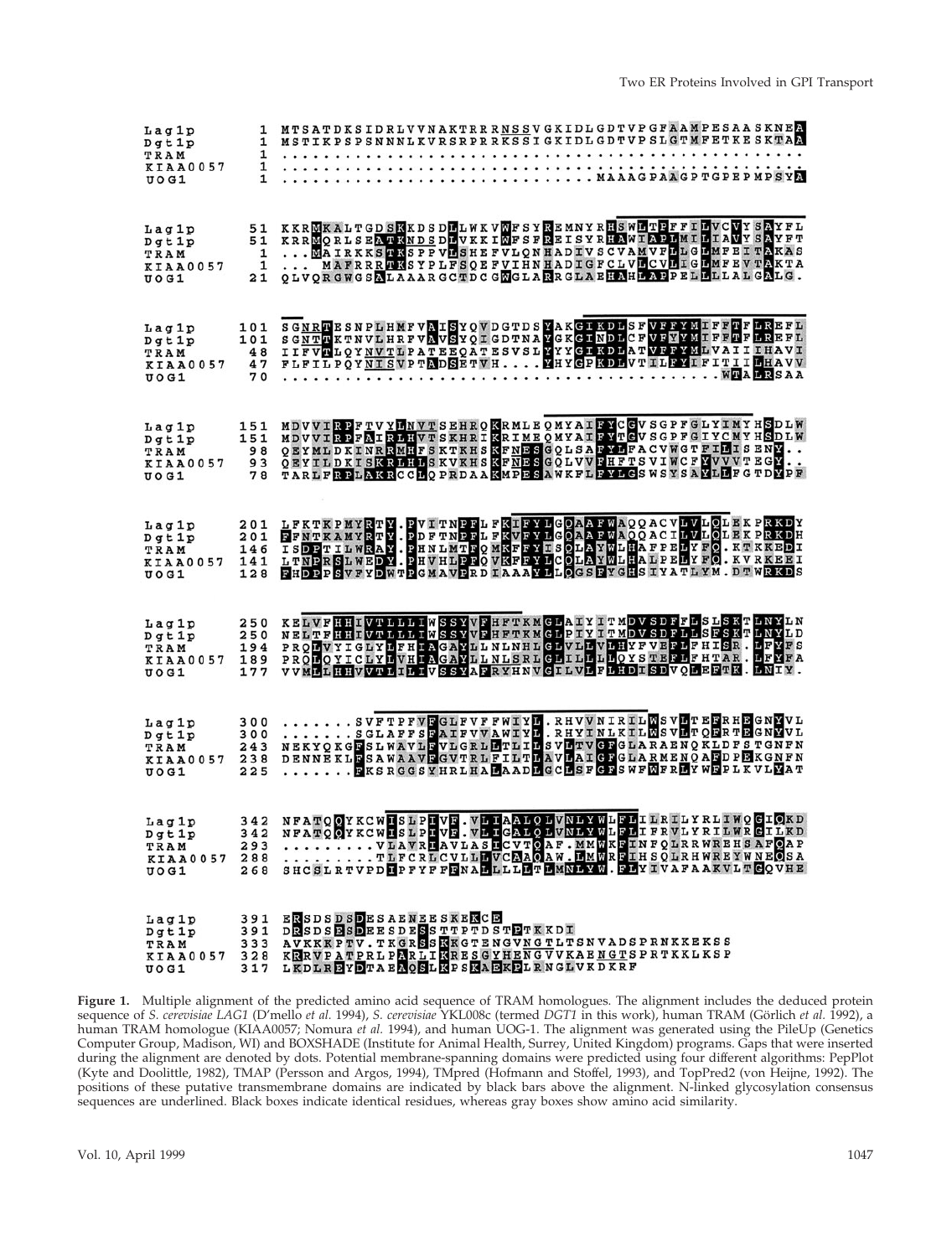gesting that they may have similar or functionally redundant activities.

In addition to their homology to TRAM, the yeast proteins Lag1p and Dgt1p have a sequence similarity to two additional mammalian proteins (Figure 1). KIAA0057 is very closely related to TRAM (53% sequence identity; Nomura *et al.*, 1994), whereas UOG-1 is a human ORF with less sequence similarity to TRAM (Lee, 1991). Over their entire lengths, both predicted proteins are 19–21% identical to Lag1p and Dgt1p. The functions of KIAA0057 and UOG-1 are unknown. From sequence analysis, all family members are integral membrane proteins, Lag1p, Dgt1p, TRAM, and KIAA0057 having seven clusters of hydrophobic residues that are predicted to form membrane-spanning domains (Figure 1, overlined), whereas UOG-1 is shorter and has only six predicted transmembrane regions.

Like many proteins with multiple membrane-spanning domains, all TRAM family members shown in Figure 1 do not contain N-terminal cleaved signal sequences. Lag1p and Dgt1p as well as TRAM and KIAA0057 have several potential N-linked glycosylation sites (Figure 1, underlined). One remarkable feature of the two yeast proteins is the presence of a stretch of acidic and hydroxylated amino acids at the very C terminus (>75% Asp, Glu, Ser, or Thr over a range of 20–25 residues). The significance of this structural feature is unknown.

The C termini of all TRAM family members contain dilysine motifs (KKXX or KXKXX) known to be required for membrane protein retrieval from the Golgi compartment back to the ER (Jackson *et al.*, 1990). Therefore, these proteins are likely to be localized to the ER or to shuttle between the ER and the Golgi apparatus. Because the ER retrieval signal has been shown to interact with cytosolic coatomer (COP) subunits (Cosson and Letourneur, 1994), the C termini of Lag1p and Dgt1p are likely to face the cytosol.

# *Cellular Localization of Dgt1p in the ER*

Based on their C-terminal dilysine signals, Lag1p and Dgt1p should be at least partially localized to the ER membrane. To test this prediction directly, we constructed an allele in which the *DGT1* gene is appended with sequences encoding an N-terminal epitope derived from influenza virus HA ("HA epitope"; Field *et al.*, 1988). This epitope-tagged protein, HA-Dgt1p, is functional, as judged by its ability to complement the growth defect of cells deleted for *LAG1* and *DGT1* (see below). Western blot controls revealed that HA-Dgt1p was specifically recognized by monoclonal anti-HA antibodies (our unpublished results).

We visualized the intracellular distribution of HA-Dgt1p by indirect immunofluorescence microscopy. Cells expressing HA-Dgt1p or, as a control, an untagged version of *DGT1* were fixed and processed for immunofluorescence (see MATERIALS AND METH-ODS). Nuclei and mitochondria were visualized using the DNA-binding dye DAPI (Figure 2, B, E, and H).

In the presence of HA-Dgt1p, anti-HA antibodies detected the characteristic yeast ER staining pattern (Figure 2A), consisting of a distinct perinuclear ring and fine strands of staining connecting the perinuclear ER to ER cisternae underlying the plasma membrane. This pattern closely resembled that obtained in control samples stained with polyclonal antibodies specific to the ER-lumenal protein Kar2p (Figure 2G). Cells expressing Dgt1p without an epitope tag showed only background staining (Figure 2D). Thus HA-Dgt1p and by extension Dgt1p—is localized to the ER membrane.

Very similar results were obtained when HA-tagged alleles of *LAG1* and *DGT1* were overexpressed using a *GAL1/10* promoter (our unpublished results), demonstrating that both proteins are localized to the ER membrane.

# *Deletion of LAG1 and DGT1 Causes Growth Defects*

As a first step toward understanding the role of Lag1p and Dgt1p, we examined the phenotypes of haploid strains deleted for either of these genes. To this end, the entire coding regions of *LAG1* and *DGT1* were replaced by the selectable marker genes *HIS3* and *ADE2* (see MATERIALS AND METHODS). The resulting *lag1* $\Delta$  and *dgt1* $\Delta$  null mutants grew with wildtype rates both on solid media and in liquid culture (Figure 3), demonstrating that neither of these genes is essential for vegetative growth. Also, the  $lag1\Delta$  and  $dgt1\Delta$  mutations had no apparent effect on the shape, size, budding pattern, or viability of the cells.

To address the possibility of overlapping functions for *LAG1* and *DGT1*, we constructed a haploid mutant deleted for both of these genes. After mating of the haploid  $\log 1\Delta$  and  $\frac{dq}{1\Delta}$  strains, the resulting diploid (heterozygous for both genes) was sporulated. Tetrad dissections resulted in four viable spores, most of which grew like wild type, whereas some grew with a significantly reduced rate. Analysis of auxotrophic markers revealed that the growth defect cosegregated with the  $His<sup>+</sup> Ade<sup>+</sup>$  phenotype in all 22 tetrads analyzed. In addition, genomic PCR analysis of four colonies produced from spores of a single tetrad confirmed directly that the slowly growing  $His<sup>+</sup>Ade<sup>+</sup>$ colonies contain the *lag1*D*::HIS3* and *dgt1*D*::ADE2* disruptions (our unpublished results). Similar to the results on agar plates, the  $lag1\Delta$   $dy1\Delta$  double mutant also showed a drastically reduced growth rate in liquid culture when compared with wild type and the single disruption mutants  $lag1\Delta$  and  $dg1\Delta$  (Figure 3). Taken together, the slow-growth phenotype of the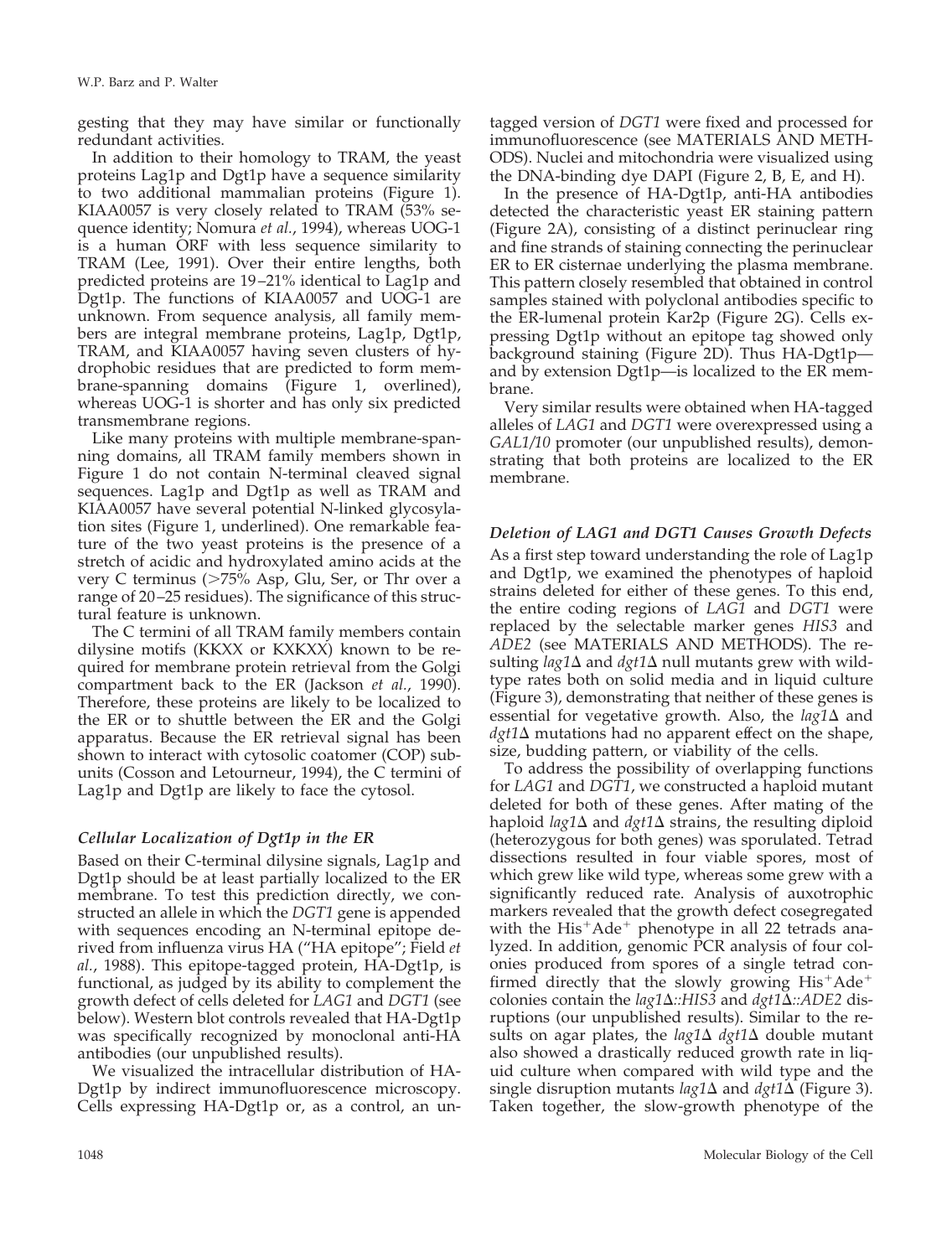

**Figure 2.** Immunofluorescence localization of Dgt1p to the ER. *lag1*D *dgt1*D cells harboring an HA-tagged (WBY739) or an untagged (WBY743) version of *DGT1* were fixed and processed for immunofluorescence using monoclonal anti-HA (A–F) or polyclonal anti-Kar2p (G–I) antibodies followed by secondary decoration with TRITC-conjugated anti-mouse or anti-rabbit IgG. Panels show the staining pattern of TRITC to visualize HA-Dgt1p and Kar2p localization. DNA was stained with DAPI to indicate nuclei, and cells were visualized by light microscopy (phase) to observe cell morphology.

 $lag1\Delta$   $dgt1\Delta$  mutant strongly suggests an important, but not essential, function for Lag1p and Dgt1p.

To confirm this interpretation, we tested whether plasmids carrying genomic copies of *LAG1* or *DGT1* would rescue the *lag1* $\Delta$  *dgt1* $\Delta$  growth phenotype. DNA fragments containing the entire genes and their flanking sequences were subcloned into pRS316 (Sikorski and Hieter, 1989), generating the plasmids pWB98 and pWB95. To show that the information contained in these DNA fragments was sufficient to complement the  $lag1\Delta$   $dy1\Delta$  null mutant, pWB98 or pWB95 was transformed into diploid cells heterozygous for both *LAG1* and *DGT1*. After sporulation and tetrad dissection, haploid cells bearing both chromosomal  $lag1\Delta$  and  $dg1\Delta$  mutations and the plasmid were selected. By using this approach rather than transforming the haploid *lag1*D *dgt1*D double mutant strain directly, we avoided complications arising from the extremely low transformation efficiency of  $lag1\Delta$ 

volved in protein translocation across or into the ER membrane (Do *et al.*, 1996; Voigt *et al.*, 1996). Because Lag1p and Dgt1p were identified through their se-

quence similarity to the mammalian TRAM protein, we asked directly whether these yeast proteins play a role in protein translocation across or membrane protein integration into the ER membrane. To this end, the translocation of several endogenous secretory and

The mammalian TRAM protein is thought to be in-

 $dgt1\Delta$  cells (see below). In all tetrads analyzed, each  $His<sup>+</sup> Ade<sup>+</sup>Ura<sup>+</sup>$  colony (carrying both gene disruptions and the *URA3*-marked plasmid pWB98 or pWB95) grew at the wild-type rate. This confirms that these plasmids contain all the information necessary for the functional expression of *LAG1* and *DGT1*.

*Lag1p and Dgt1p Are Not Required for Protein*

*Translocation across the ER Membrane*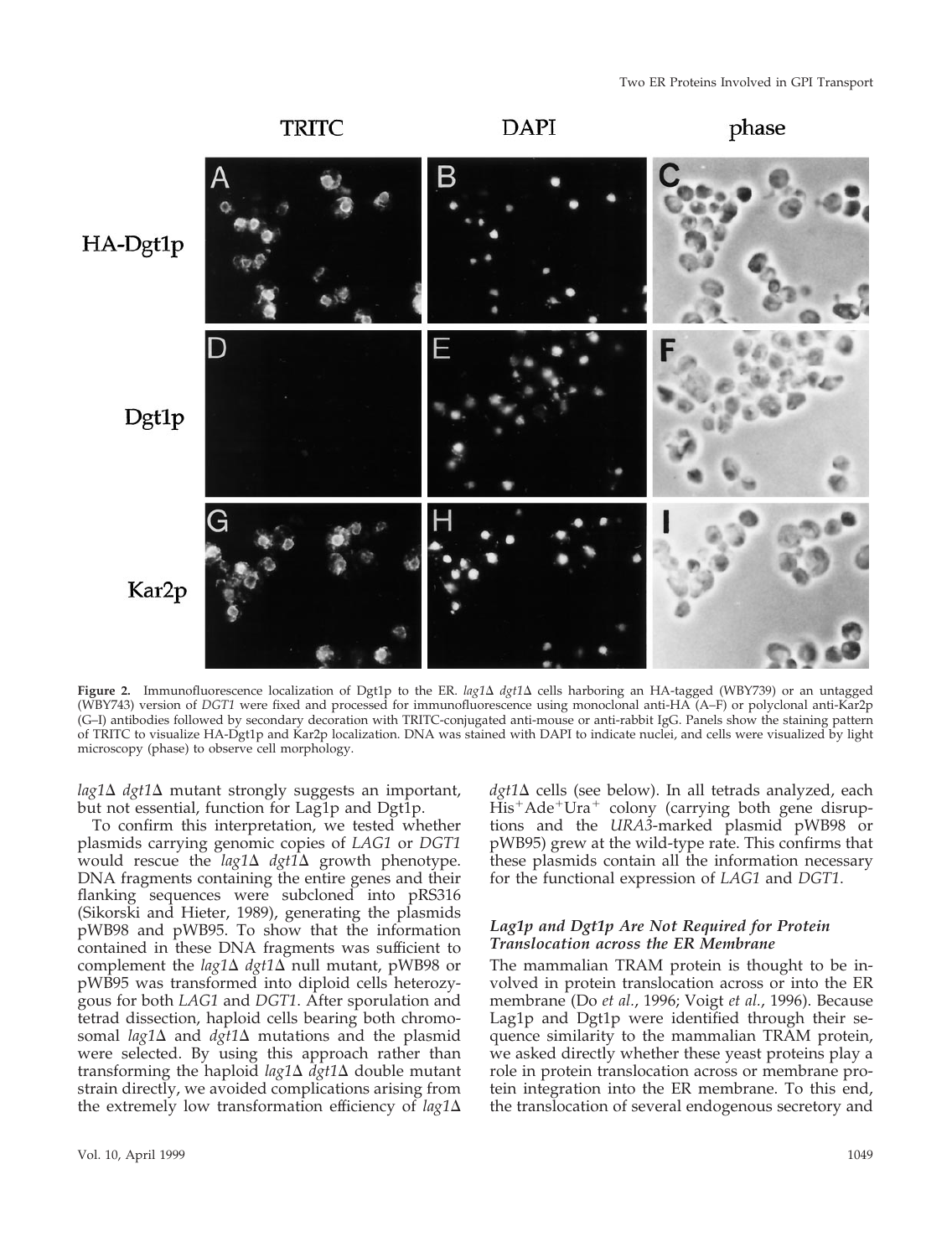

**Figure 3.** Lag1p and Dgt1p are important for growth. Growth rates in YPD medium of wild type and strains in which the chromosomal copies of *LAG1 DGT1* or both *LAG1* and *DGT1* have been disrupted are shown. Growth rates were determined at 30°C as described in MATERIALS AND METHODS. Values are the average of four to six measurements; error bars indicate SD. The growth defect was observed in different rich and minimal media containing either glucose or galactose as the carbon source. When growth rates were studied on YPD at various temperatures between 15 and 40°C,  $lag1\Delta$  *dgt1* $\Delta$  cells grew drastically slower at all temperatures tested. The growth defect was more pronounced above 35°C, indicating a slightly increased temperature sensitivity. Although *lag1*  $\Delta$  *dgt1*  $\Delta$ cells formed tiny colonies at 37°C, no growth was observed at 39–40°C, at which wild-type, *lag1*D, and *dgt1*D single mutant cells grew normally.

membrane proteins of yeast (including SRP-dependent and -independent proteins) was assessed in vivo.

Wild-type and *lag1*D *dgt1*D mutant cells were pulse labeled with  $[35S]$ methionine and  $[35S]$ cysteine. As a control, we used cells carrying *sec61-101*, a mutant allele of *SEC61* that impairs translocation of proteins using either an SRP-dependent or -independent pathway (Ng *et al.*, 1996). Lysates from radiolabeled cells were analyzed by immunoprecipitation using antibodies raised against proteins that are translocated across or integrated into the ER membrane. Defects were monitored as the accumulation of precursor proteins lacking glycosylation and/or signal sequence cleavage, both of which occur in the ER lumen.

As shown in Figure 4A, no translocation defects were observed when *lag1*∆ *dgt1*∆ cells were analyzed using antibodies specific for Kar2p, an ER lumenal protein (Figure 4A, lane 2). As for wild-type cells (Figure 4A, lane 1) only the translocated form of Kar2p was observed in the mutant cells. In contrast, a significant fraction of the labeled Kar2p was recovered as the slower migrating precursor form in *sec61-101* cells (Figure 4A, lane 3; the slower mobility of preKar2p in SDS-PAGE represents the presence of an uncleaved signal sequence), as was observed previously (Ng *et al.*, 1996).

Similar results were obtained for all other proteins tested. In particular, dipeptidyl aminopeptidase B (a vacuolar type II integral membrane protein; Figure



**Figure 4.** Protein translocation across the ER membrane does not require *LAG1* and *DGT1*. Cells of W303-1B (wild type), WBY616 (*lag1*D *dgt1*D), or DNY116 (*sec61-101*) were pulse labeled with [<sup>35</sup>S]methionine and [<sup>35</sup>S]cysteine for 5 min. Cell lysates were prepared, and immunoprecipitations were performed using polyclonal antibodies against the following proteins: (A) Kar2p, (B) dipeptidyl aminopeptidase B (DPAP B), (C) CPY, and (D) the GPI-anchored cell surface protein Gas1p. Eluates were subjected to SDS-PAGE followed by fluorography. Cytosolic precursor (p) and ER-glycosylated (g) forms of each protein are indicated.

4B), carboxypeptidase Y (CPY, a soluble vacuolar protein; Figure 4C), Gas1p (a cell surface glycoprotein; Figure 4D),  $\alpha$ -factor (a secreted yeast pheromone), protein disulfide isomerase (an ER-lumenal protein), and Pho8p (a type II integral membrane protein; our unpublished results) showed no evidence of translocation defects in *lag1*D *dgt1*D cells. Because translocation or membrane integration of this broad spectrum of proteins was not affected by the deletion of *LAG1* and *DGT1*, these genes are unlikely to play a general role in protein translocation.

#### *Deletion of LAG1 and DGT1 Causes Cell Wall Defects*

Attempts to transform the haploid *lag1*D *dgt1*D mutant with plasmids revealed that the deletion of these genes caused severe defects in transformation efficiency. Only very few transformants were obtained with either of two standard transformation proce-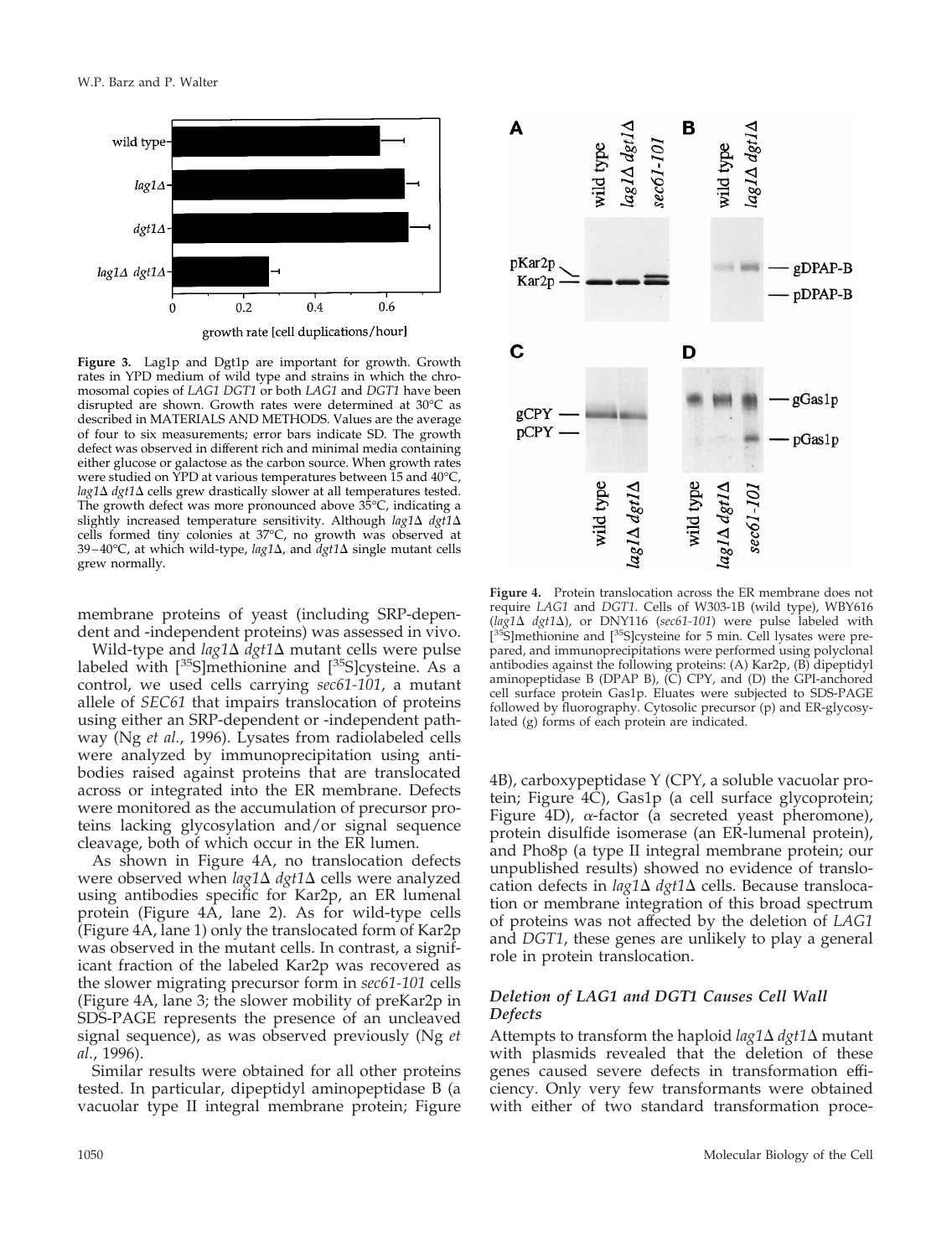

**Figure 5.** The transformation efficiency of  $lag1\Delta$  *dgt1* $\Delta$  cells is drastically impaired. Yeast cells were grown at 30°C in YPD medium to logarithmic phase (OD<sub>600</sub> = 0.4–0.6), and 0.5 OD<sub>600</sub> cell equivalents were transformed with  $3 \mu$ g of a plasmid with (pWB96; hatched bars) or without (pRS314; black bars) *DGT1*. Dilutions of the samples were plated onto selective minimal plates, and transformation rates were determined from the number of  $TRP<sup>+</sup>$  colonies.

dures, using lithium acetate or electroporation. A quantitative analysis of this phenomenon is shown in Figure 5. When exponentially growing cells from wild-type or the single null mutants ( $\log 1\Delta$  or  $\frac{dq}{1\Delta}$ ) were transformed using lithium acetate, we obtained transformation rates of  $\sim 10^5$  transformants/ $\mu$ g of plasmid DNA. In contrast, the transformation efficiency of  $\log 1\Delta$   $\frac{dq}{1\Delta}$  cells was reduced by greater than four orders of magnitude. Although the addition of pWB96 (carrying *DGT1*) resulted in the transformation of a few *lag1* $\Delta$  *dgt1* $\Delta$  cells, not a single transformant was obtained with the control vector pRS314 (Figure 5). Additional experiments revealed that  $lag1\Delta$  $dgt1\Delta$  cells gave rise to a drastically lower number of colonies than wild-type cells even when the transformation mixtures were plated on YPD plates instead of selective plates. Thus, the transformation procedure per se appeared to be lethal to  $lag1\Delta$  *dgt1* $\Delta$  cells. Further characterization of the transformation procedure demonstrated that the death of *lag1* $\Delta$  *dgt1* $\Delta$  cells was primarily caused by the step involving treatment with DMSO and 42°C heat shock (our unpublished results), suggesting that the deletion of *LAG1* and *DGT1* generally destabilizes the cells possibly by impairing cell wall integrity.

To determine directly whether the  $lag1\Delta$   $dy1\Delta$  mutant exhibited any ultrastructural changes indicative of cell wall defects, thin sections of the different mutants were studied by electron microscopy. Figure 6, B and C, shows that  $lag1\Delta$  and  $dg1\Delta$  cells are morphologically indistinguishable from wild-type cells (Figure 6A). In contrast to the single disruption mutants, the  $lag1\Delta$   $dg1\Delta$  double mutants have severe cell wall defects (Figure 6, D–F). Normal cell walls were observed as a single electron translucent central layer, composed largely of  $\beta$ -glucan, which is surrounded by an electron-dense shell of mannoproteins (for review, see Klis, 1994). In contrast, *lag1* $\Delta$  *dgt1* $\Delta$  cell walls show several distinct layers (Figure 6, D–F, arrowheads), each with a thickness about that of a normal cell wall, suggesting that they are built through repeated deposition of cell wall material. Most of the  $lag1\Delta$   $dg\overline{t}$ cells observed have cell walls that were drastically thicker (up to 500 nm) than the wild-type cell wall (150–200 nm). In some sections of  $la2\Delta dgt1\Delta$  cells, budding daughter cells could be observed that were still attached to their mother cells (Figure 6D). Interestingly, in these images, the growing bud exhibited a relatively normal cell wall morphology. The inner cell wall layer of the mother cell appeared to be continuous with the cell wall of the bud, whereas the extra outer wall layers of the mother cell ended at the septum (Figure 6D, arrows).

Several mutants with cell wall defects have been shown to grow at a reduced rate unless the medium is osmotically supported with 1 M sorbitol (Levin and Bartlett-Heubusch, 1992). However, the growth defect of  $\log 1\Delta$  *dgt*1 $\Delta$  cells was not rescued by the addition of 1 M sorbitol to the growth medium (our unpublished results), excluding the possibility of an osmotic hypersensitivity of the  $lag1\Delta$  *dgt1* $\Delta$  cells.

The aberrant cell wall structure of the  $lag1\Delta$   $dy1\Delta$ mutant may explain the drastically impaired transformation efficiency (Figure 5) and suggested that Lag1p and Dgt1p are involved, directly or indirectly, in some process related to cell wall biogenesis.

#### *LAG1 and DGT1 Facilitate ER-to-Golgi Transport of GPI Proteins*

The results presented above show that Lag1p and Dgt1p are localized to the ER membrane and are required for proper cell wall formation. Yet we could not obtain evidence that Lag1p or Dgt1p are involved in protein translocation, as originally suggested by their sequence similarity to mammalian TRAM. Because cell wall defects could, in principle, arise from an impaired delivery of some proteins to the cell surface, we addressed the possibility that Lag1p or Dgt1p might play a role in protein trafficking beyond the ER, such as from the ER to the Golgi compartment. To this end, we assessed the maturation kinetics of several marker proteins using pulse–chase analysis, followed by immunoprecipitation and SDS-PAGE analysis (Figure 7).

First, we studied the biogenesis of CPY, a vacuolar enzyme. The results in Figure 7A show that the maturation kinetics of CPY are indistinguishable in wildtype and *lag1*∆ *dgt1*∆ cells. The 67-kDa ER form (Figure 7A, p1) of CPY is rapidly converted to the 69-kDa Golgi form (Figure 7A, p2), which in turn is proteolytically cleaved in the vacuole to the 61-kDa mature form (Figure 7A, mCPY) (Stevens *et al.*, 1982). These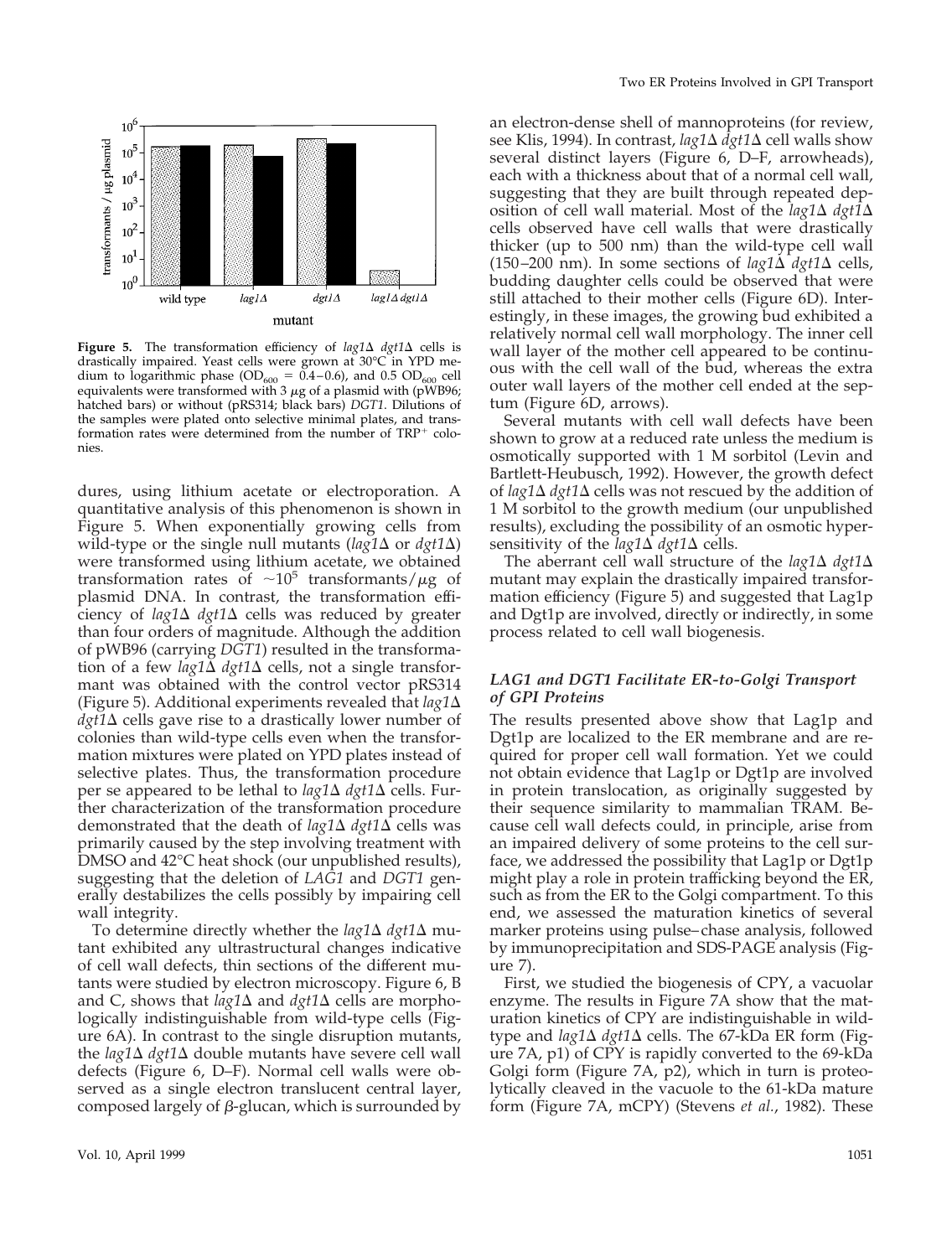

**Figure 6.** Altered cell wall morphology of the *lag1*  $\Delta$  *dgt1*  $\Delta$  mutant. Cells were grown in YPD medium at 30°C and fixed with permanganate, and thin sections were prepared for electron microscopy as described in MATERIALS AND METHODS. (A) Wild-type (W303-1A), (B) *lag1*D (WBY283), (C) *dgt1*D (WBY286), (D–F) *lag1*D *dgt1*D (WBY616). N, nucleus; V, vacuole. Note the thick, multilayered cell wall on *lag1*D *dgt1*D mother cells.

data demonstrate that the absence of Lag1p and Dgt1p does not delay ER-to-Golgi transport of CPY. Similar results were obtained using antibodies against Pho8p, a vacuolar type II integral membrane protein (Figure 7B). The 74-kDa ER precursor form of Pho8p is proteolytically cleaved in the vacuole to the 72-kDa ma-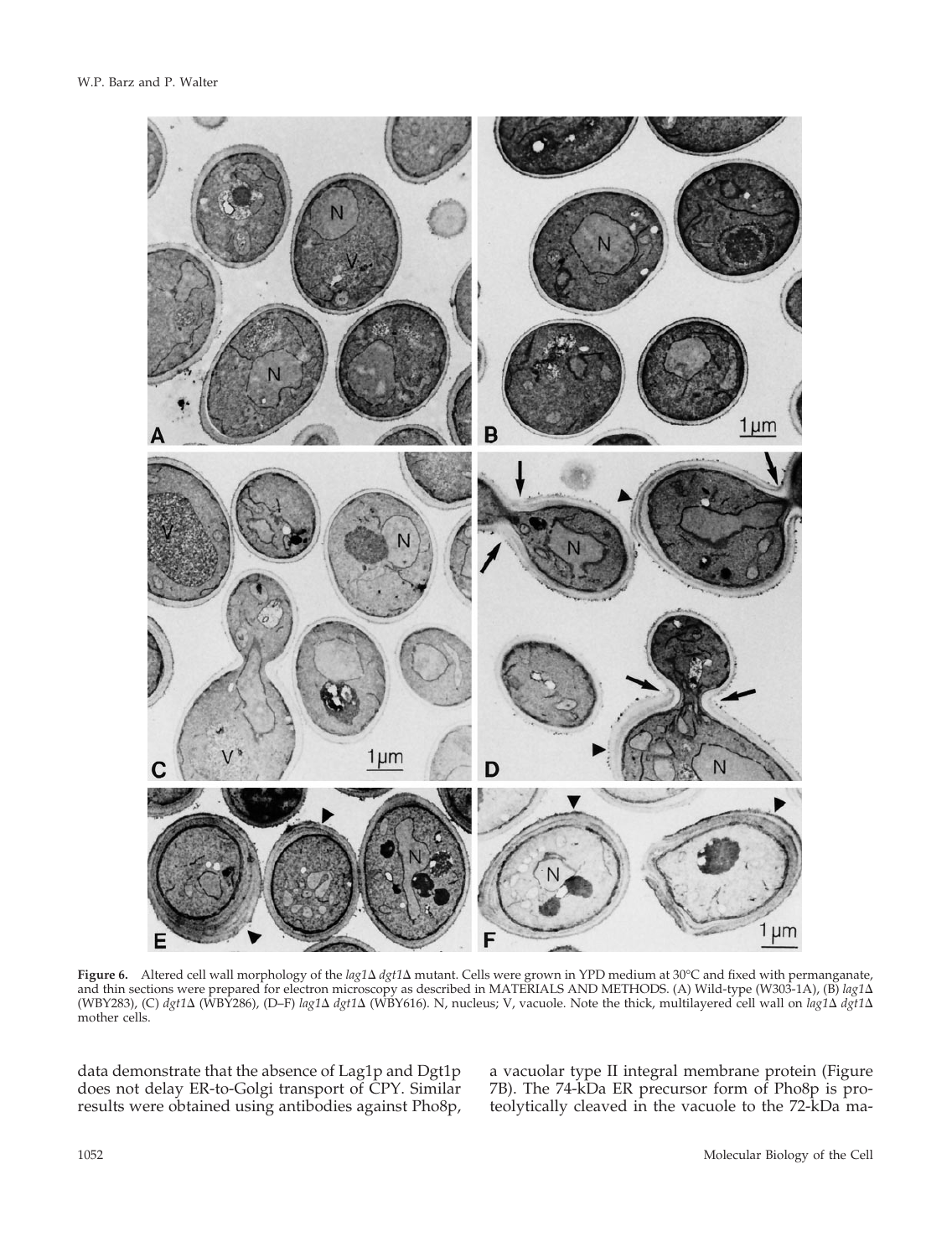% mature  $CPY$ 

% mature Pho8p

mature Gas1p

 $\%$ 

mature Yap3p

 $%$ 



**Figure 7.** Maturation of Gas1p and Yap3p, but not CPY and Pho8p, is defective in  $lag1\Delta$  $dgt1\Delta$  cells. The rate of conversion of the precursor forms of CPY, Pho8p, Gas1p, or Yap3p to their mature products was determined by pulse labeling cells for 2 min with [35S]methionine and [35S]cysteine followed by a chase with an excess of unlabeled methionine and cysteine. At the indicated times, cell extracts of wild-type (wt) or  $lag1\Delta$  *dgt1* $\Delta$  ( $\Delta\Delta$ ) cells were made, and immunoprecipitations were performed using antibodies against CPY (A), Pho8p (B), Gas1p (C), or Yap3p (D). Eluates were subjected to SDS-PAGE followed by autoradiography. Precursor and mature (m) forms of each protein are indicated, ER-glycosylated and Golgi-modified forms of CPY are labeled p1 and p2, respectively. The graphs shown on the right indicate the percentages of mature proteins (determined by quantitating the radioactivity in the relevant bands using a PhosphorImager). Values are the average of three measurements; error bars indicate SD. Triangles, W303 (wild-type); diamonds, WBY283 (*lag1*D); circles, WBY616 (lag1 $\Delta$  *dgt1* $\Delta$ ); square, NY414 (*sec13-1*). Open symbols indicate experiments performed at 30°C, closed symbols represent results obtained at 37°C.

ture form (Klionski and Emr, 1989). Because CPY and Pho8p maturation are indicative of vacuolar delivery, we conclude that Lag1p and Dgt1p do not play an important role in the general protein transport pathway.

Next, we addressed the possibility that these proteins might be involved in the vesicular transport of a

specific subset of proteins (such as cell wall proteins). Specifically, we studied the maturation of GPI-anchored proteins, a group of cell surface proteins carrying a C-terminal lipid anchor that becomes attached onto specific proteins in the ER (Takeda and Kinoshita, 1995). The ER-to-Golgi transport of GPI pro-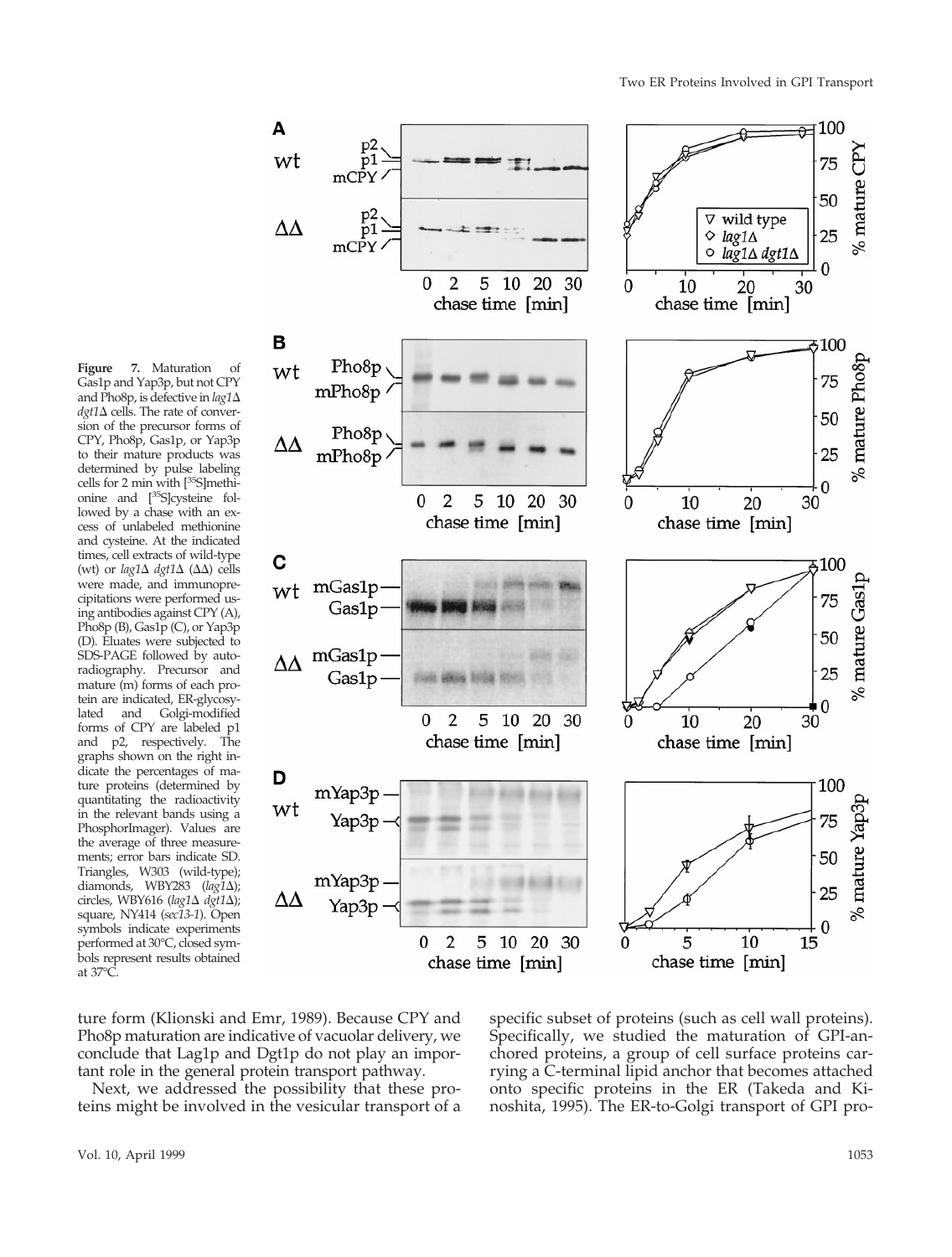teins is dependent on the addition of the GPI anchor (Nuoffer *et al.*, 1991; Doering and Schekman, 1996). Because Lag1p and Dgt1p are localized to the ER membrane, they might be required for GPI anchor attachments or the transport of GPI proteins. To address this possibility, we analyzed the ER-to-Golgi transport of Gas1p, a well-characterized GPI model protein (Nuoffer *et al.*, 1991). Vesicular transport of Gas1p can be monitored by following the conversion of the 105-kDa core-glycosylated ER form to the 125 kDa mature form, which is formed upon arrival in the Golgi compartment (Fankhauser and Conzelmann, 1991; Nuoffer *et al.* 1991, 1993). When Gas1p does not receive a GPI anchor in the ER, it is not efficiently transported to the Golgi apparatus and remains in its immature 105-kDa form (Nuoffer *et al.*, 1993; Doering and Schekman, 1996).

The maturation of Gas1p was examined in wildtype and the different disruption mutants using pulse– chase analysis, followed by immunoprecipitation and SDS-PAGE analysis (Figure 7C). As a control, we used a temperature-sensitive secretion mutant (*sec13-1*; Novick *et al.*, 1980, 1981) in which the vesicle traffic is completely blocked between the ER and the Golgi apparatus (Figure 7C, filled square). As observed before, the maturation of Gas1p is rapid in wild-type cells, with a half-time of  $\sim 10$  min (Hamburger *et al.*, 1995; Schimmöller *et al.*, 1995; Sütterlin *et al.*, 1997). Very similar results were obtained using the individual deletion mutants *lag1*D (Figure 7C) and *dgt1*D (our unpublished results). In  $lag1\Delta$  *dgt1* $\Delta$  cells, however, maturation of Gas1p was significantly delayed with a half-time of  $\sim$ 20 min (observed at both 30 and 37 $^{\circ}$ C).

Quantitative analysis of the data (Figure 7C, right) indicates that even in the absence of *LAG1* and *DGT1* most of Gas1p was present in the mature Golgi form after a 30-min chase. At these later time points, however, we consistently observed a significant loss of the total Gas1p signal, suggesting that a significant portion of the unmature Gas1p molecules were being degraded. This effect may not reflect a phenotype resulting from the disruption of *LAG1* and *DGT1*, however, because Gas1p matured equally inefficiently in wild-type cells (Figure 7C, wild-type control).

The delayed maturation of Gas1p observed in the  $lag1\Delta$  *dgt1* $\Delta$  mutant suggests that Lag1p and Dgt1p may be required for efficient ER-to-Golgi transport of GPI-anchored proteins in general. To test this notion, we investigated the maturation kinetics of another GPI-protein, the aspartyl endoprotease Yap3p. Pulse– chase-labeled protein extracts were immunoprecipitated using anti-Yap3p antibodies (Ash *et al.*, 1995). As shown in Figure 7D, two different proteins of 80 and 100 kDa were precipitated at early time points. These bands presumably correspond to differently core-glycosylated ER forms of Yap3p, because both can be converted to a single band of  $\sim$ 70 kDa upon treatment

with endoglycosidase H (our unpublished results). At later time points, hyperglycosylated Yap3p is formed, which migrates as a broad band on SDS polyacrylamide gels at  $\sim$ 160 kDa and is indicative of the protein's arrival in the Golgi apparatus (Ash *et al.*, 1995).

We quantitated the amount of both ER forms as well as the 160-kDa Golgi form of Yap3p to measure the relative block in ER-to-Golgi transport. As shown in Figure 7D, right, the hyperglycosylated Golgi form of Yap3p was formed with a half-time of  $\sim$ 5 min in wild-type cells. In contrast, Yap3p maturation was delayed in *lag1*∆ *dgt1*∆ cells (half-time, 8–9 min). Although this difference was less pronounced than for Gas1p, it was reproduced in three separate experiments (the average values and SDs are shown in Figure 7D). Thus, we conclude that Lag1p and Dgt1p facilitate efficient ER-to-Golgi transport of Yap3p.

#### *GPI Anchor Attachment Is Not Defective in the lag1*D *dgt1*D *Mutant*

Taken together, the results presented thus far show that the loss of Lag1p and Dgt1p causes a delay in the maturation of GPI-anchored proteins, whereas the vesicular transport of other proteins such as CPY and Pho8p occurs with wild-type kinetics. Thus, the phenotype of  $lag1\Delta$   $dy1\Delta$  is quite distinct from *sec* mutants, which completely block the secretory pathway. One possible explanation for the observed cargo specificity of the transport defect would be that GPI anchor attachment is defective in the  $lag1\Delta$   $dy1\Delta$  mutant. Indeed, a temperature-sensitive mutation of *GAA1*, encoding a protein involved in GPI anchor attachment, causes a similar delay in the ER-to-Golgi transport of Gas1p (Hamburger *et al.*, 1995).

To test this possibility, we labeled cells with [3 H] *myo*-inositol, a biosynthetic precursor of the GPI anchor that becomes incorporated into the whole spectrum of GPI-anchored proteins (Conzelmann *et al.*, 1990), and compared the rates of GPI anchor attachment in wild-type and *lag1*∆ *dgt1*∆ cells. As a control, we used a strain carrying a temperature-sensitive allele of *GAA1*, *gaa1-1* (Hamburger *et al.*, 1995).

The incorporation of [3 H]*myo*-inositol into proteins was analyzed by labeling wild-type, *lag1*Δ *dgt1*Δ, and *gaa1-1* cells for different lengths of time. Total protein extracts were prepared and delipidated, and the GPI proteins were visualized by SDS-PAGE and fluorography. As shown in Figure 8, lanes 1–3, wild-type cells incorporated [3 H]inositol into a distinct pattern of bands reminiscent of that observed before (Hamburger *et al.*, 1995; Schönbächler *et al.*, 1995). Interestingly, the pattern of [3 H]inositol-labeled proteins in wildtype cells closely resembled that of *lag1*D *dgt1*D mutant cells, indicating that all abundant GPI proteins were correctly modified in the absence of Lag1p and Dgt1p (Figure 8, lanes 1–6). Furthermore, the kinetics of  $[^{3}H]$ -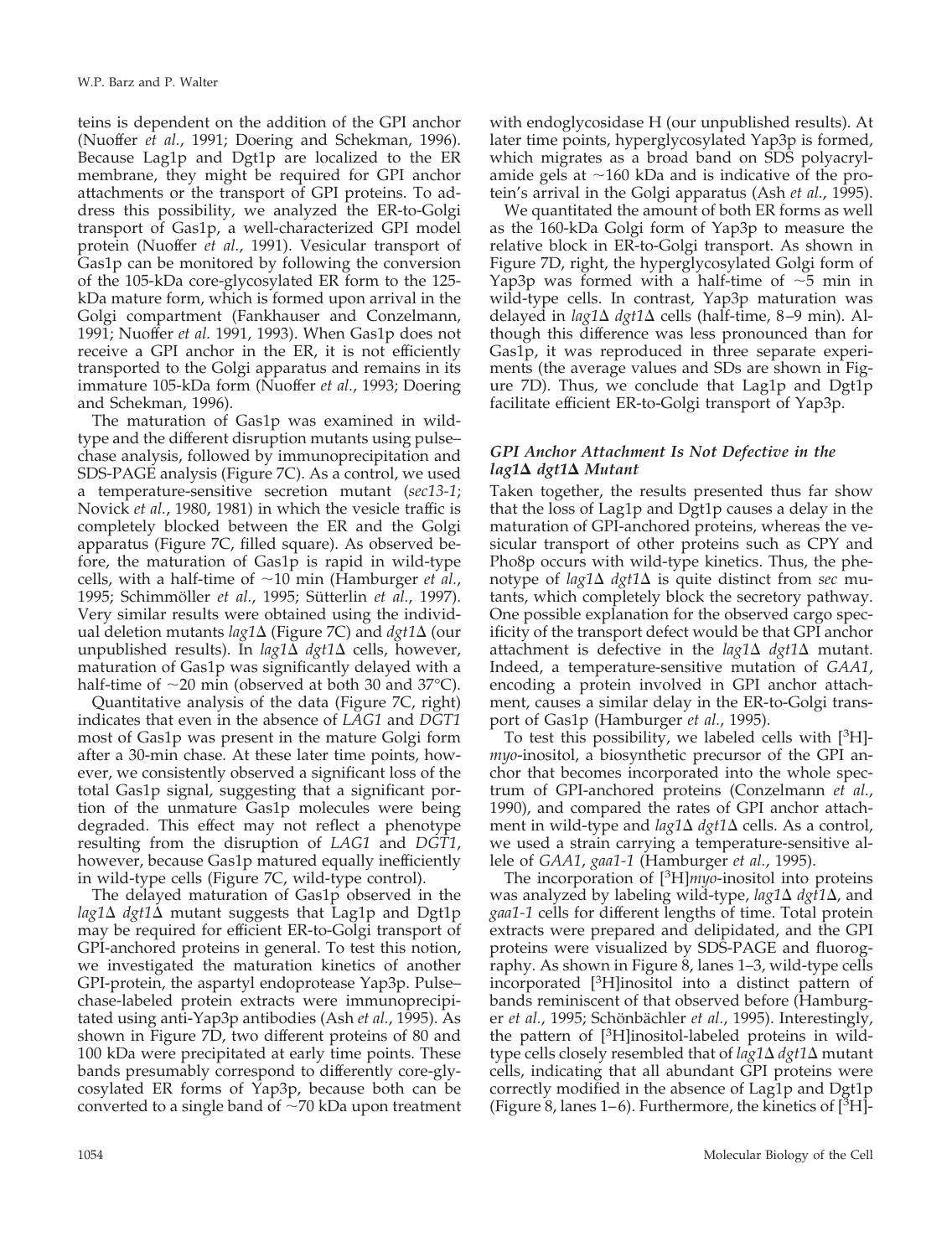

**Figure 8.** GPI anchor attachment does not require *LAG1* and *DGT1*. Wild-type (wt), WBY616 (*lag1*Δ *dgt1*Δ), or RH2856 (*gaa1-1*) cells were preincubated for 5 min and pulse labeled with [3 H]*myo*inositol for the indicated times at 30°C, except for RH2856, which was preincubated and labeled at 37°C. Total protein extracts were prepared, delipidated, and separated by SDS-PAGE followed by fluorography at  $-70^{\circ}$ C.

inositol incorporation were similar in both strains, demonstrating that Lag1p and Dgt1p are not required for the efficiency of GPI anchor biosynthesis and attachment. Because the banding pattern in the wildtype and  $lag1\Delta$   $dy1\Delta$  strains is indistinguishable, the kinetic delay in GPI-anchored protein maturation (see Figure 7) can only have a minor effect on the majority of the monitored proteins, because otherwise maturation intermediates with different mobilities should have been observed. As observed before (Hamburger *et al.*, 1995), inositol incorporation into proteins was almost completely abolished in the *gaa1-1* mutant (Figure 8, lanes 7–9).

#### **DISCUSSION**

We have identified and characterized two ER transmembrane proteins that are members of an evolutionarily conserved family and, at least in yeast, appear to be involved in ER-to-Golgi transport of GPI-anchored proteins. This conclusion is suggested by the observation that the deletion of *LAG1* and *DGT1* delays the maturation of two GPI-anchored proteins, for which we have determined the ER-to-Golgi transport kinetics (Figure 7), but does not impair or delay the attachment of GPI anchors in general (Figure 8). The transport defect is only observed in the  $lag1\Delta$   $dy1\Delta$  double mutant but not in strains individually deleted for *LAG1* or *DGT1*, suggesting redundant or overlapping functions for these gene products. Because the ER-to-Golgi transport of GPI-anchored proteins is only partially impaired in *lag1*D *dgt1*D cells, Lag1p and Dgt1p facilitate, but are not essential, for the transport of GPI-anchored proteins.

#### *Possible Roles of Lag1p and Dgt1p in GPI-anchored Protein Transport*

One possible function of Lag1p and Dgt1p is to serve as "escortins" that directly interact with and facilitate movement of GPI-anchored proteins out of the ER. In addition to mutations that impair GPI anchoring, deletion of *EMP24* or *ERV25*, two genes encoding transmembrane proteins that are enriched in COPII transport vesicles, also delays the maturation of a subset of proteins, including Gas1p but also other, non–GPIanchored proteins (Schimmöller et al., 1995; Belden and Barlowe, 1996). These proteins belong to the p24 class of type I membrane proteins that were proposed to serve as selective "cargo receptors" in the sorting and packaging of proteins into COPII vesicles (Fiedler *et al.*, 1996; Sohn *et al.*, 1996). Because cargo recruitment from the ER is thought to involve selective mechanisms, it is conceivable that Lag1p and Dgt1p serve as "GPI receptors," possibly in collaboration with Emp24p and Erv25p, in selectively packaging of GPIanchored proteins into transport vesicles.

The presence of ER retention signals in Lag1p and Dgt1p supports this interpretation. The KKXX signal is recognized by COPI, which is thought to be involved in recycling from the Golgi compartment (Letourneur *et al.*, 1994). This suggests that Lag1p and Dgt1p cycle between the ER and Golgi, which would be an essential aspect of the function of cargo receptors that become copackaged into the transport vesicles. This view would also be consistent with the recent observation that the ER-to-Golgi transport of GPI-anchored proteins is selectively blocked in *ret1-1*, a mutant in the  $\alpha$ -subunit of COPI (Sütterlin, *et al.*, 1997). Because the primary role of COPI is thought to be the retrieval of proteins from the Golgi to the ER (Letourneur *et al.*, 1994; Lewis and Pelham, 1996), this result suggests that cycling of component(s) involved in GPI-anchored protein transport is required. It remains to be shown whether Lag1p and Dgt1p cycle between the ER and Golgi. Alternatively, they could reside permanently in the ER, with the KKXX retrieval signal only providing a backup function to retrieve those molecules that have inappropriately escaped the ER.

Another possibility is that Lag1p and Dgt1p affect GPI-anchored protein maturation more indirectly. A reduced rate of GPI-anchored protein transport was also observed, for example, when the biosynthesis of sphingolipids was blocked either by treatment with myriocin, an inhibitor of ceramide synthesis (Horvath *et al.*, 1994), or by a mutation in *LCB1*, encoding the first enzyme in sphingolipid biosynthesis (Sütterlin et *al.*, 1997). Interestingly, this mutation also affects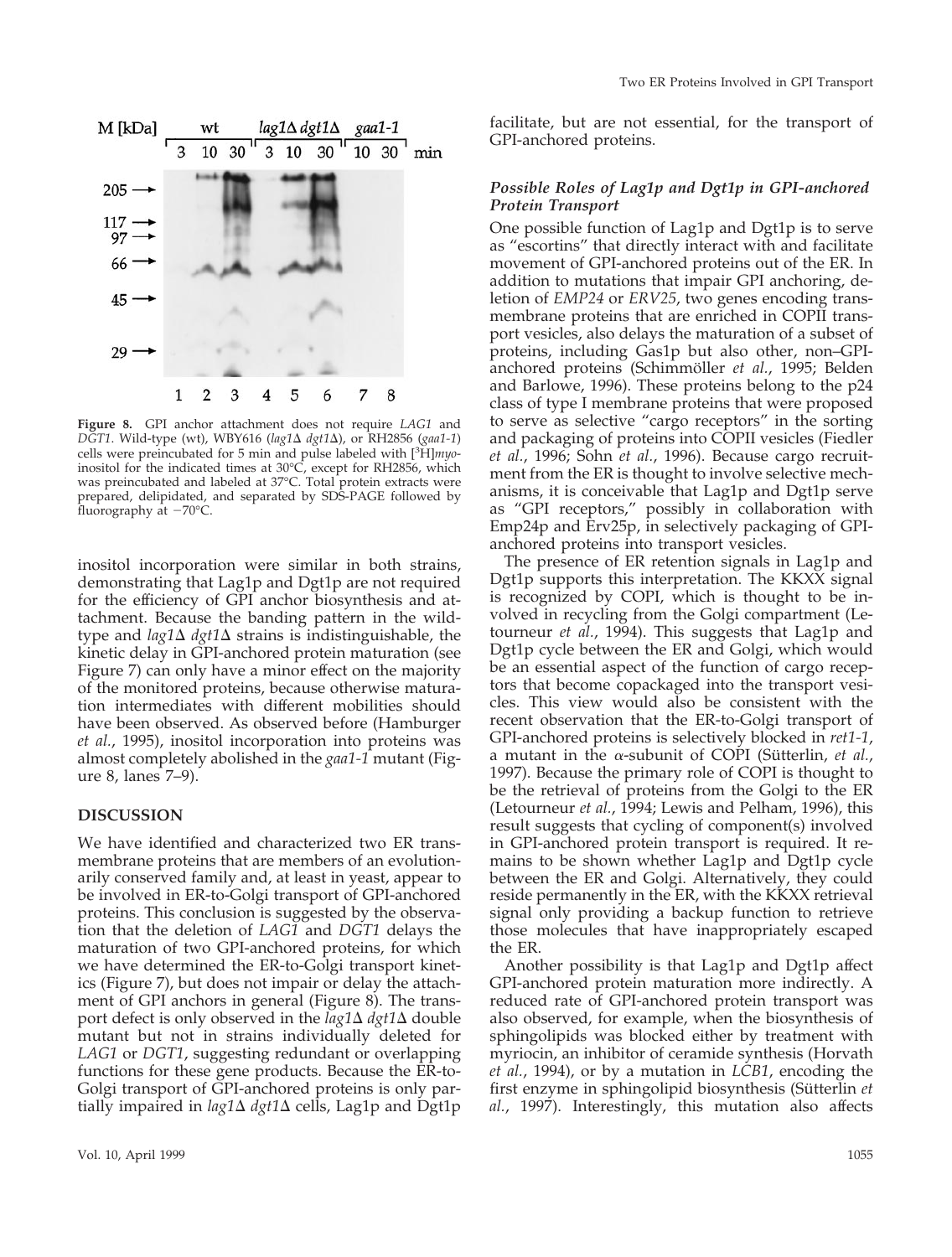Gas1p and Yap3p transport to quantitatively different degrees, as we observed in Figure 7.

Thus, ER-to-Golgi transport of GPI proteins is dependent on sphingolipid synthesis, indicating that sphingolipids might interact with GPI proteins to initiate transport. Studies in polarized epithelial cells have shown that GPI-anchored proteins and sphingolipids are cotransported from the Golgi to the apical plasma membrane, suggesting that GPI proteins and sphingolipids associate to form microdomains, or "rafts," in the *trans*-Golgi network, which are then recruited into vesicles bound for the apical surface (Simons and van Meer, 1988; Brown and Rose, 1992). The GPI anchor allows GPI-anchored proteins to enter such domains, from which other secretory proteins are excluded. A similar "clustering hypothesis" has been proposed in yeast, where ER-to-Golgi transport of GPI-anchored proteins seems to depend on their interaction with sphingolipids. Therefore, sphingolipids may stimulate the clustering of GPI proteins as a prelude to their packaging into specific transport vesicles (Horvath *et al.*, 1994; Skrzypek *et al.*, 1997) or facilitate the fusion of GPI-containing vesicles with the Golgi membrane (Sütterlin *et al.*, 1997). Deletion of Lag1p and Dgt1p could therefore impair the biogenesis or availability of sphingolipids and hence delay maturation of GPI-anchored proteins more indirectly.

Clearly, other models could also explain the results obtained in this study. For example, Lag1p and Dgt1p could serve as molecular chaperones for the folding or assembly of GPI-anchored proteins immediately after GPI anchor attachment. Future studies will be necessary to distinguish between these conceptually distinct possibilities.

# *Relationship to the Longevity Phenotype of lag1*D *Cells*

*LAG1* (for "longevity-assurance gene 1") has been described previously to play a role in regulating life span and aging in yeast (D'mello *et al.*, 1994). In that study, *LAG1* was found to be differentially expressed during the cell's replicative life span, i.e., predominantly in younger cells. Furthermore, a mutant disrupted for *LAG1* displayed a drastically increased life span, i.e., an increased average number of cell divisions performed by an individual cell (D'mello *et al.*, 1994). The molecular cause for this increase in life span has not been described. However, the "longevity phenotype" was described for a  $lag1\Delta$  single disruption, whereas the GPI transport phenotype was only observed after disruption of both *LAG1* and *DGT1*. Therefore, we consider a direct link between these two phenotypes very unlikely.

#### *Sequence Similarities to Mammalian Proteins*

Although we initiated our studies of Lag1p and Dgt1p because of their sequence similarity to mammalian TRAM proteins, these proteins appear functionally distinct. Several studies have shown that TRAM is intimately associated with protein translocation across and integration into the ER membrane. In particular, TRAM was shown 1) to be required for the translocation of most but not all proteins (Görlich *et al.*, 1992; Voigt *et al.*, 1996), 2) to be in close proximity to the signal sequence during early phases of translocation (High *et al.*, 1993; Mothes *et al.*, 1994), 3) to be involved in the formation of a tight ribosome–membrane junction early in translocation (Voigt *et al.*, 1996), 4) to interact with a transmembrane segment during its membrane integration (Do *et al.*, 1996), and 5) to play a role in regulating "translocational pausing," a mechanism by which certain nascent secretory proteins are transiently exposed to the cytosol (Hegde *et al.*, 1998). All these results suggest that TRAM is stoichiometrically associated with the translocon and is involved in facilitating and/or regulating some aspect of the translocation–integration process per se.

In contrast, our results demonstrate that the yeast proteins Lag1p and Dgt1p play a different molecular role. Because all seven substrates tested (including soluble and membrane proteins as well as SRP-dependent and -independent proteins) are translocated normally in the  $\log 1\Delta$   $\frac{dq}{1\Delta}$  mutant, we conclude that Lag1p and Dgt1p are not involved in protein translocation and integration. Formally, however, we cannot rule out the possibility that some other, still unidentified protein(s) require(s) Lag1p and Dgt1p at the stage of membrane translocation or integration into the ER. Thus it appears that mammalian TRAM and yeast Lag1p and Dgt1p have a common evolutionary origin, but their functions have diverged. Because Lag1p and Dgt1p also show a similar degree of sequence similarity ( $\sim$ 20% identity over the entire length) to the products of two other mammalian genes of unknown function, KIAA0057 (Nomura *et al.*, 1994) and UOG1 (Lee, 1991), it is possible that one or both of them perform a similar role in GPI transport as Lag1p and Dgt1p.

#### *Cell Wall Defects*

The pronounced cell wall defects in  $lag1\Delta$  *dgt1* $\Delta$  cells are characterized by an extremely low efficiency of plasmid transformation and by thickened, multilayered cell walls (Figures 5 and 6). Cell wall thickening was only detected in mother cells, whereas most buds display normal cell wall thickness. These results suggest that the mutant walls are built through repeated deposition of cell wall material, possibly as the result of feedback regulation that continually tries to correct earlier defects.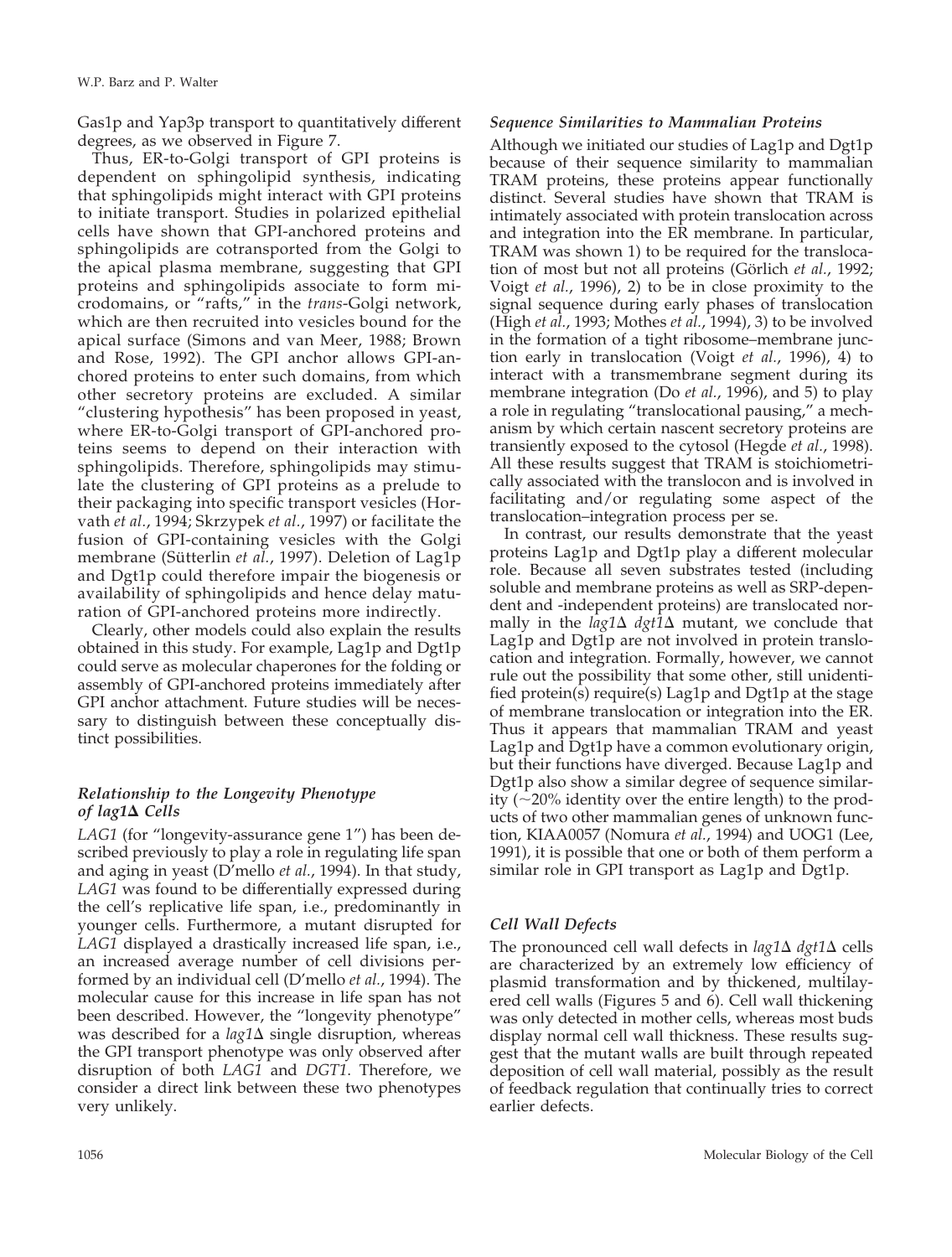Two lines of evidence underline the importance of GPI-anchored proteins for cell wall integrity. First, mutations that affect different steps of the GPI biosynthesis show increased sensitivities to calcofluor white and hygromycin B (Benghezal *et al.*, 1995; Vossen *et al.*, 1995, 1997), which are characteristic of defects in cell wall integrity. Consistent with this observation,  $lag1\Delta$  $dgt1\Delta$  cells are hypersensitive to calcofluor white and hygromycin B (our unpublished results). Second, GPIanchored proteins are known to play an important role in covalently cross-linking cell wall proteins to the cell wall glucan (Lu *et al.*, 1995; Roemer and Bussey, 1995). Therefore, perturbation of the GPI pathway might change the rate of cell wall construction, possibly causing aberrant covalent binding or secretion of cell wall proteins. The deletion of the GPI-anchoring signal of agglutinin  $\alpha$ , for example, prevents its incorporation into the cell wall and results in its secretion as an inactive molecule into the medium (Wojciechowicz *et al.*, 1993). Also, a mutant in *GPI3*, a gene involved in the first step of GPI synthesis, produces only very limited amounts of GPI anchors, thus causing accumulation of ER precursors of GPI-dependent cell wall proteins (Vossen *et al.*, 1997). The majority of cell wall proteins that eventually leave the ER of this mutant are not covalently incorporated into the cell wall but are secreted into the growth medium, indicating that improper delivery of GPI-anchored proteins can have profound effects on the proper incorporation of cell wall proteins. In *gpi3* mutants, however, no thickening of the cell wall was apparent when they were analyzed at semipermissive temperature (Vossen *et al.*, 1997). Although we do not understand the molecular differences that are responsible for the differences in cell wall morphology, it remains plausible that the observed kinetic retardation of GPI-anchored protein transport in  $\log 1\Delta \frac{dq}{1\Delta}$  mutant cells accounts for the observed cell wall defects.

Similarly, the growth defect of *lag1* $\Delta$  *dgt1* $\Delta$  cells can also be explained by an impaired transport of GPIanchored proteins. All GPI pathway mutants have lower growth rates compared with wild type (Benghezal *et al.*, 1995; Hamburger *et al.*, 1995; Vossen *et al.*, 1997). Furthermore, growth is impaired if the synthesis or attachment of GPI anchors is selectively blocked by depletion of inositol (Doering and Schekman, 1996) or by alteration of the GPI-anchoring signal of Gas1p (Nuoffer *et al.*, 1991). Our results are therefore consistent with the view that the availability of GPI proteins is a limiting factor in cell wall construction and growth.

#### **ACKNOWLEDGMENTS**

We are grateful to Sandra Huling for taking the electron micrographs and to Rita Wiemeyer for excellent technical assistance. We thank A. Conzelmann for antibodies against Gas1p, Y. Bourbonnais for antibodies against Yap3p, and H. Riezman for the *gaa1-1* mutant strain RH2856. We also thank Corinna Barz, Ted Powers, and Stefan Schorling for helpful discussions and D. Oesterhelt for support. This work was supported by a research fellowship from the Deutsche Forschungsgemeinschaft to W.P.B. and by grants from the National Institutes of Health to P.W. P.W. is an Investigator of the Howard Hughes Medical Institute.

#### **REFERENCES**

Ash, J., Dominguez, M., Bergeron, J.J., Thomas, D.Y., and Bourbonnais, Y. (1995). The yeast proprotein convertase encoded by *YAP3* is a glycophosphatidylinositol-anchored protein that localizes to the plasma membrane. J. Biol. Chem. *270*, 20847–20854.

Becker, D.M., and Guarente, L. (1991). High-efficiency transformation of yeast by electroporation. Methods Enzymol. *194*, 182–187.

Belden, W.J., and Barlowe, C. (1996). Erv25p, a component of COPIIcoated vesicles, forms a complex with Emp24p that is required for efficient endoplasmic reticulum to Golgi transport. J. Biol. Chem. *271*, 26939–26946.

Benghezal, M., Benachour, A., Rusconi, S., Aebi, M., and Conzelmann, A. (1996). Yeast Gpi8p is essential for GPI anchor attachment onto proteins. EMBO J. *15*, 6575–6583.

Benghezal, M., Lipke, P.N., and Conzelmann, A. (1995). Identification of six complementation classes involved in the biosynthesis of glycosylphosphatidyl inositol anchors in *Saccharomyces cerevisiae*. J. Cell Biol. *130,* 1333–1344.

Brown, D.A. (1992). Interactions between GPI-anchored proteins and membrane lipids. Trends Cell Biol. *2*, 338–343.

Brown, D.A., and Rose, J.K. (1992). Sorting of GPI-anchored proteins to glycolipid-enriched membrane subdomains during transport to the apical cell surface. Cell *68*, 533–544.

Conzelmann, A., Fankhauser, C., and Desponds, C. (1990). *Myo* inositol gets incorporated into numerous membrane glycoproteins of *Saccharomyces cerevisiae*; incorporation is dependent on phosphomannomutase (*sec53*). EMBO J. *9*, 653–661.

Cosson, P., and Letourneur, F. (1994). Coatomer interaction with di-lysine endoplasmic reticulum retention motifs. Science *263*, 1629–1631.

Crowley, K.S., Liao, S., Worrell, V.E., Reinhart, G.D., and Johnson, A.E. (1994). Secretory proteins move through the endoplasmic reticulum membrane via an aqueous, gated pore. Cell *78*, 461–471.

Culbertson, M.R., and Henry, S.A. (1975). Inositol-requiring mutants of *Saccharomyces cerevisiae*. Genetics *80*, 23–40.

D'mello, N.P., Childress, A.M., Franklin, D.S., Kale, S.P., Pinswasdi, C., and Jazwinski, S.M. (1994). Cloning and characterization of LAG1, a longevity-assurance gene in yeast. J. Biol. Chem. *269*, 15451–15459 (erratum *269*, 28522).

Do, H., Falcone, D., Lin, J., Andrews, D.W., and Johnson, A.E. (1996). The cotranslational integration of membrane proteins into the phospholipid bilayer is a multistep process. Cell *85*, 369–378.

Doering, T.L., and Schekman, R. (1996). GPI anchor attachment is required for Gas1p transport from the endoplasmic reticulum in COP II vesicles. EMBO J. *15*, 182–191.

Englund, P.T. (1993). The structure and biosynthesis of glycosyl phosphatidylinositol protein anchors. Annu. Rev. Biochem. *62*, 121– 138.

Fankhauser, C., and Conzelmann, A. (1991). Purification, biosynthesis and cellular localization of a major 125-kDa glycophosphatidylinositol-anchored membrane glycoprotein of *Saccharomyces cerevisiae*. Eur. J. Biochem. *195*, 439–448.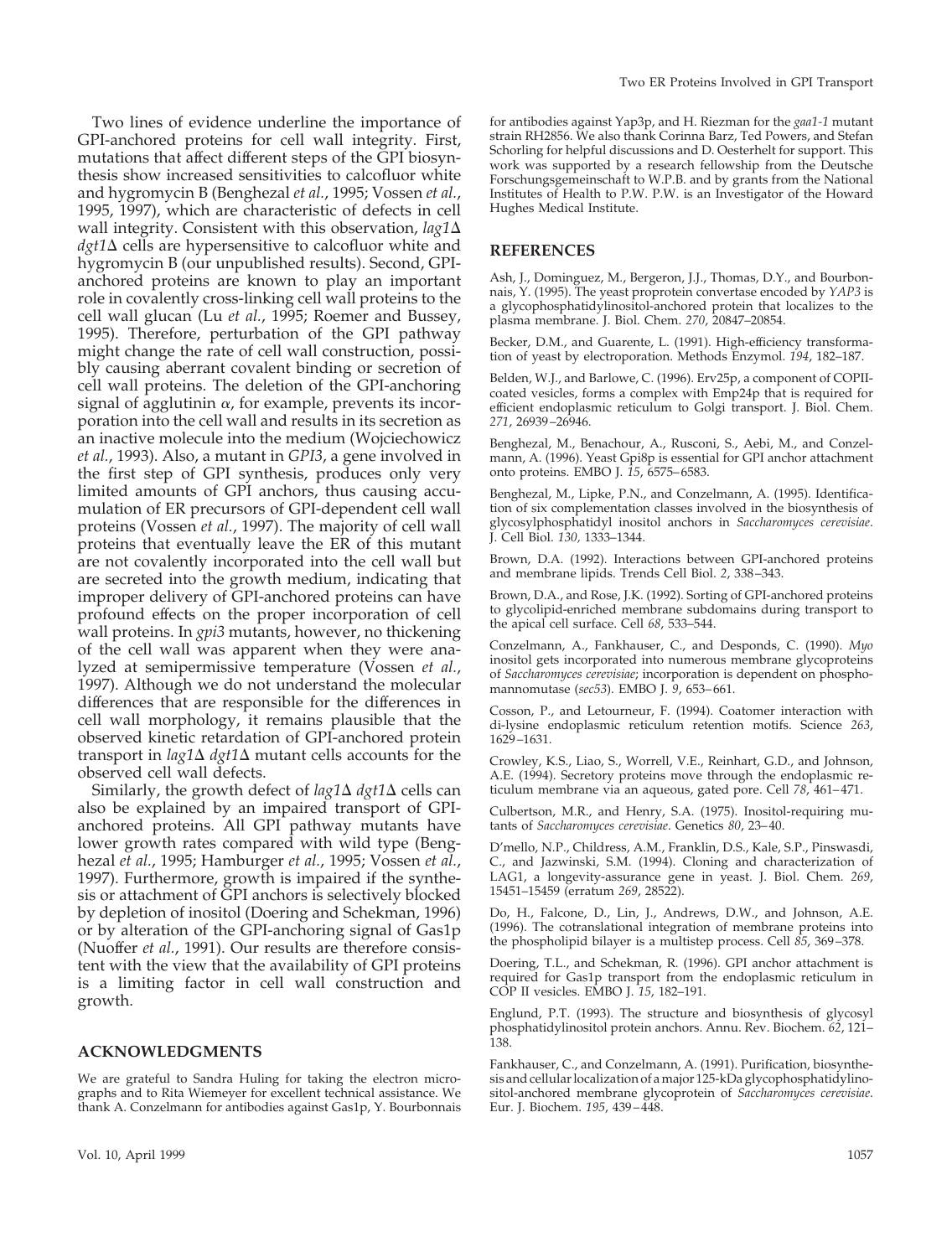Fiedler, K., Veit, M., Stamnes, M.A., and Rothman, J.E. (1996). Bimodal interaction of coatomer with the p24 family of putative cargo receptors. Science *273*, 1396–1399.

Field, J., Nikawa, J., Broek, D., MacDonald, B., Rodgers, L., Wilson, I.A., Lerner, R.A., and Wigler, M. (1988). Purification of a RASresponsive adenylyl cyclase complex from *Saccharomyces cerevisiae* by use of an epitope addition method. J. Mol. Biol. *8*, 2159–2165.

Futerman, A.H. (1995). Inhibition of sphingolipid synthesis: effects on glycosphingolipid-GPI-anchored protein microdomains. Trends Cell Biol. *5*, 377–378.

Görlich, D., Hartmann, E., Prehn, S., and Rapoport, T.A. (1992). A protein of the endoplasmic reticulum involved early in polypeptide translocation. Nature *357*, 47–52.

Görlich, D., and Rapoport, T.A. (1993). Protein translocation into proteoliposomes reconstituted from purified components of the endoplasmic reticulum membrane. Cell *75*, 615–630.

Hamburger, D., Egerton, M., and Riezman, H. (1995). Yeast Gaa1p is required for attachment of a completed GPI anchor onto proteins. J. Cell Biol. *129*, 629–639.

Hann, B.C., and Walter, P. (1991). The signal recognition particle in *S. cerevisiae*. Cell *67*, 131–144.

Hegde, R.S., and Lingappa, V.R. (1998). TRAM regulates the exposure of nascent secretory proteins to the cytosol during translocation into the endoplasmic reticulum. Cell *92*, 621–631.

High, S., *et al*. (1993). Site-specific photocross-linking reveals that Sec61p and TRAM contact different regions of a membrane-inserted signal sequence. J. Biol. Chem. *268*, 26745–26751.

Hofmann, K., and Stoffel, W. (1993). TMbase—a database of membrane spanning proteins segments. Biol. Chem. *347*, 166.

Horvath, A., Sütterlin, C., Manning-Krieg, U., Movva, N.R., and Riezman, H. (1994). Ceramide synthesis enhances transport of GPIanchored proteins to the Golgi apparatus in yeast. EMBO J. *13*, 3687–3695.

Ito, H., Fukuda, Y., Murata, K., and Kimura, A. (1983). Transformation of intact yeast cells treated with alkali cations. J. Bacteriol. *153*, 163–168.

Jackson, M.R., Nilsson, T., and Peterson, P.A. (1990). Identification of a consensus motif for retention of transmembrane proteins in the endoplasmic reticulum. EMBO J. *9*, 3153–3162.

Jungnickel, B., and Rapoport, T.A. (1995). A posttargeting signal sequence recognition event in the endoplasmic reticulum membrane. Cell *82*, 261–270.

Kaiser, C.A., and Schekman, R. (1990). Distinct sets of *SEC* genes govern transport vesicle formation and fusion early in the secretory pathway. Cell *61*, 723–733.

Klionski, D.J., and Emr, S.D. (1989). Membrane protein sorting: biosynthesis, transport and processing of yeast vacuolar alkaline phosphatase. EMBO J. *8*, 2241–2250.

Klis, F.M. (1994). Review: cell wall assembly in yeast. Yeast *10*, 851–869.

Kyte, J., and Doolittle, R.F. (1982). A simple method for displaying the hydropathic character of a protein. J. Mol. Biol. *157*, 105–132.

Lee, S.J. (1991). Expression of growth/differentiation factor 1 in the nervous system: conservation of a bicistronic structure. Proc. Natl. Acad. Sci. USA *88*, 4250–4254.

Leidich, S.D., Drapp, D.A., and Orlean, P. (1994). A conditionally lethalyeastmutantblockedatthefirststepinglycosylphosphatidylinositol anchor synthesis. J. Biol. Chem. *269*, 10193–10196.

Leidich, S.D., Kostova, Z., Latek, R.R., Costello, L.C., Drapp, D.A., Gray, W., Fassler, J.S., and Orlean, P. (1995). Temperature-sensitive yeast GPI anchoring mutants *gpi2* and *gpi3* are defective in the synthesis of *N*-acetylglucosaminyl phosphatidylinositol. Cloning of the *GPI2* gene. J. Biol. Chem. *270*, 13029–13035.

Letourneur, F., Gaynor, E.C., Hennecke, S., Demolliere, C., Duden, R., Emr, S.D., Riezman, H., and Cosson, P. (1994). Coatomer is essential for retrieval of dilysine-tagged proteins to the endoplasmic reticulum. Cell *79*, 1199–1207.

Levin, D.E., and Bartlett-Heubusch, E. (1992). Mutants in the *S. cerevisiae PKC1* gene display a cell cycle-specific osmotic stability defect. J. Cell Biol. *116*, 1221–1229.

Lewis, M.J., and Pelham, H.R. (1996). SNARE-mediated retrograde traffic from the Golgi complex to the endoplasmic reticulum. Cell *85*, 205–215.

Lu, C.F., Montijn, R.C., Brown, J.L., Klis, F., Kurjan, J., Bussey, H., and Lipke, P.N. (1995). Glycosyl phosphatidylinositol-dependent cross-linking of  $\alpha$ -agglutinin and  $\beta$  1,6-glucan in the *Saccharomyces cerevisiae* cell wall. J. Cell Biol. *128*, 333–340.

Mothes, W., Prehn, S., and Rapoport, T.A. (1994). Systematic probing of the environment of a translocating secretory protein during translocation through the ER membrane. EMBO J. *13*, 3973–3982.

Ng, D.T.W., Brown, J.D., and Walter, P. (1996). Signal sequences specify the targeting route to the endoplasmic reticulum membrane. J. Cell Biol. *134*, 269–278.

Nomura, N., Nagase, T., Miyajima, N., Sazuka, T., Tanaka, A., Sato, S., Seki, N., Kawarabayasi, Y., Ishikawa, K., and Tabata, S. (1994). Prediction of the coding sequences of unidentified human genes. II. The coding sequences of 40 new genes (KIAA0041-KIAA0080) deduced by analysis of cDNA clones from human cell line KG-1. DNA Res. *1*, 223–229.

Novick, P., Ferro, S., and Schekman, R. (1981). Order of events in the yeast secretory pathway. Cell *25*, 461–469.

Novick, P., Field, C., and Schekman, R. (1980). Identification of 23 complementation groups required for posttranslational events in the yeast secretory pathway. Cell *21*, 205–215.

Nuoffer, C., Horvath, A., and Riezman, H. (1993). Analysis of the sequence requirements for glycosylphosphatidylinositol anchoring of *Saccharomyces cerevisiae* Gas1 protein. J. Biol. Chem. *268*, 10558– 10563.

Nuoffer, C., Jenö, P., Conzelmann, A., and Riezman, H. (1991). Determinants for glycophospholipid anchoring of the *Saccharomyces cerevisiae GAS1* protein to the plasma membrane. Mol. Cell. Biol. *11*, 27–37.

Persson, B., and Argos, P. (1994). Prediction of transmembrane segments in proteins utilizing multiple sequence alignments. J. Mol. Biol. *237*, 182–192.

Pringle, J.R., Adams, A.E.M., Drubin, D.G., and Haarer, B.K. (1991). Immunofluorescence methods for yeast. Methods Enzymol. *194*, 565–602.

Rapoport, T.A., Jungnickel, B., and Kutay, U. (1996). Protein transport across the eukaryotic endoplasmic reticulum and bacterial inner membranes. Annu. Rev. Biochem. *65*, 271–303.

Roemer, T., and Bussey, H. (1995). Yeast Kre1p is a cell surface O-glycoprotein. Mol. Gen. Genet. *249*, 209–216.

Sambrook, J., Fritsch, E.M., and Maniatis, T. (1989). Molecular Cloning: A Laboratory Manual, Plainview, NY: Cold Spring Harbor Laboratory Press.

Schekman, R., and Orci, L. (1996). Coat proteins and vesicle budding. Science *271*, 1526–1533.

Schimmöller, F., Singer-Krüger, B., Schröder, S., Krüger, U., Barlowe, C., and Riezman, H. (1995). The absence of Emp24p, a com